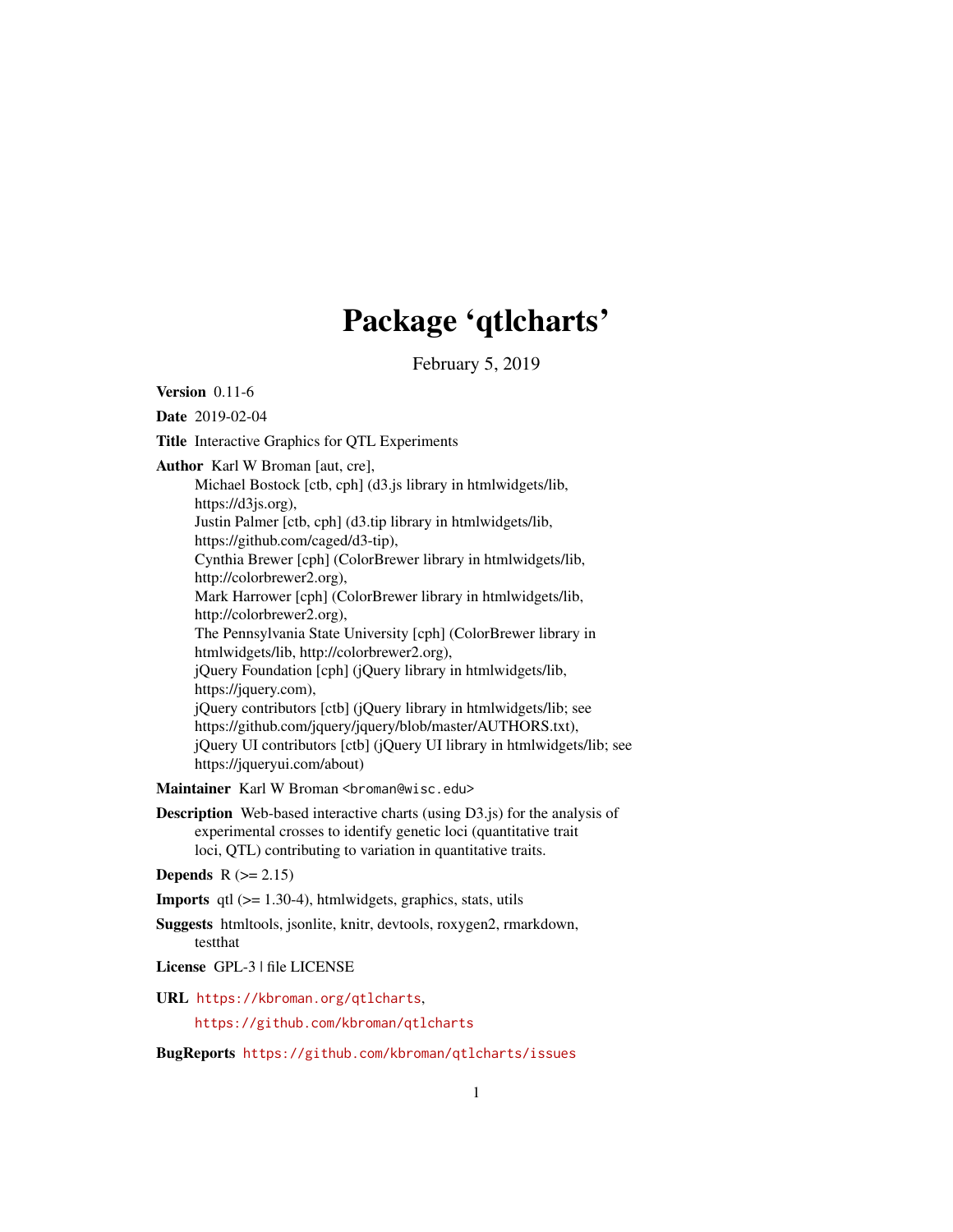LazyData true Encoding UTF-8 ByteCompile true RoxygenNote 6.1.1 NeedsCompilation no Repository CRAN Date/Publication 2019-02-05 16:20:03 UTC

# R topics documented:

|       |                                                                                                                 | $\overline{2}$  |
|-------|-----------------------------------------------------------------------------------------------------------------|-----------------|
|       |                                                                                                                 | 3               |
|       |                                                                                                                 | $\overline{4}$  |
|       |                                                                                                                 | 5               |
|       |                                                                                                                 | 5               |
|       |                                                                                                                 | 6               |
|       | $iboxplot_$ output $\ldots \ldots \ldots \ldots \ldots \ldots \ldots \ldots \ldots \ldots \ldots \ldots \ldots$ | $\overline{7}$  |
|       |                                                                                                                 | -9              |
|       |                                                                                                                 | -10             |
|       |                                                                                                                 | -11             |
|       |                                                                                                                 | -12             |
|       |                                                                                                                 |                 |
|       |                                                                                                                 | $\overline{14}$ |
|       |                                                                                                                 |                 |
|       |                                                                                                                 | -17             |
|       |                                                                                                                 |                 |
|       |                                                                                                                 | <b>20</b>       |
|       |                                                                                                                 | 21              |
|       |                                                                                                                 | 22              |
|       |                                                                                                                 | 24              |
|       |                                                                                                                 | 25              |
|       |                                                                                                                 | -25             |
|       |                                                                                                                 | <sup>26</sup>   |
| Index |                                                                                                                 | 28              |

# qtlcharts-package *R/qtlcharts: Interactive charts for QTL data*

# Description

A QTL is a *quantitative trait locus*: a genetic locus that contributes to variation in a quantitative trait. The goal of [R/qtlcharts](http://kbroman.org/qtlcharts) is to provide interactive data visualizations for QTL analyses, and to make these visualizations available from R. It is a companion to the  $R/dt$ l package.

<span id="page-1-0"></span>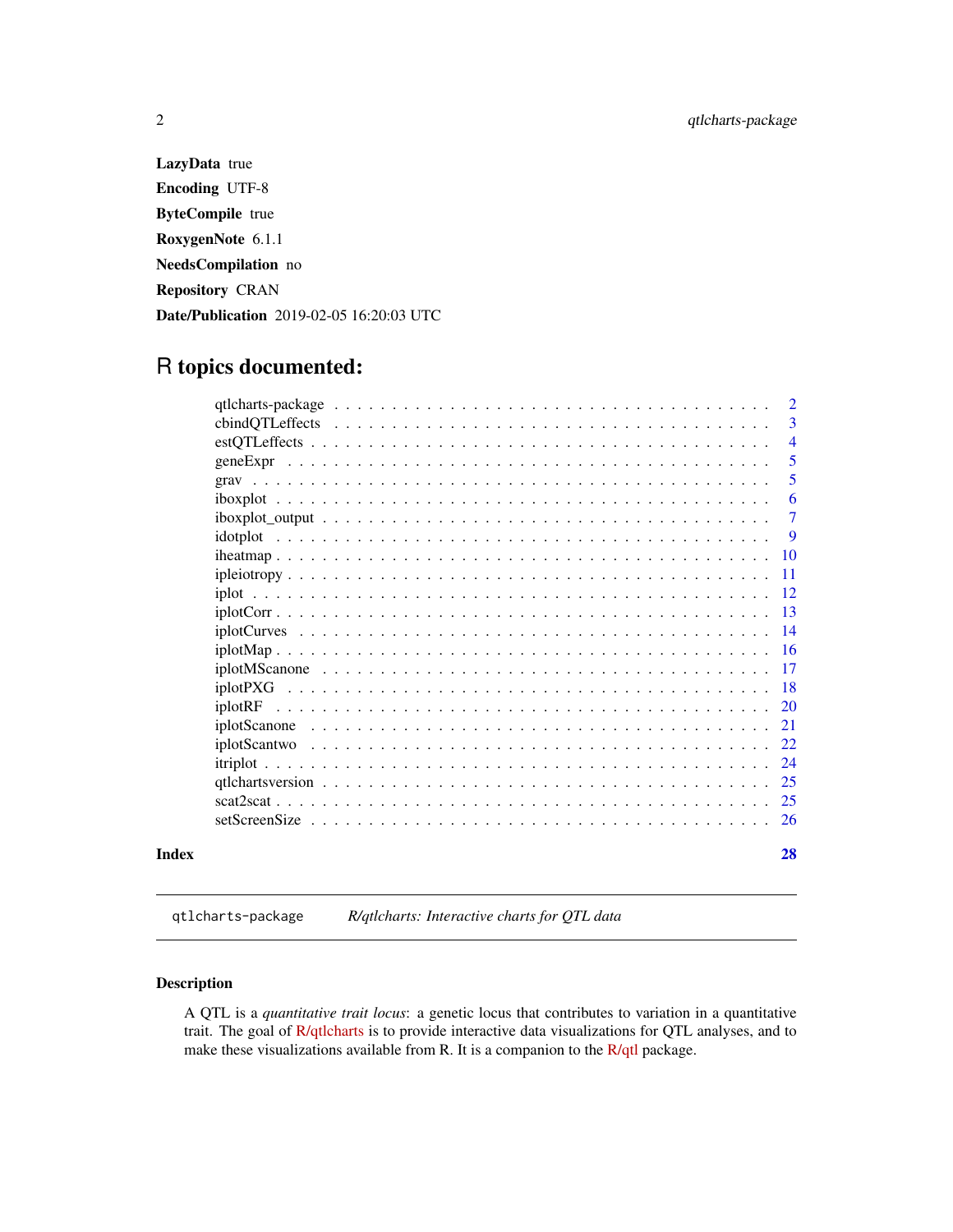# <span id="page-2-0"></span>cbindQTLeffects 3

# Details

Vignettes online at the [R/qtlcharts website:](http://kbroman.org/qtlcharts)

- [User guide](http://kbroman.org/qtlcharts/assets/vignettes/userGuide.html)
- [Developer guide](http://kbroman.org/qtlcharts/assets/vignettes/develGuide.html)
- [Use with R Markdown](http://kbroman.org/qtlcharts/assets/vignettes/Rmarkdown.html) [\[Rmd source\]](https://github.com/kbroman/qtlcharts/blob/gh-pages/assets/vignettes/Rmarkdown.Rmd)
- [List of chart customization options](http://kbroman.org/qtlcharts/assets/vignettes/chartOpts.html)

<span id="page-2-1"></span>cbindQTLeffects *Combine multiple runs of estQTLeffects*

## Description

Combine multiple runs of estQTLeffects by applying cbind to each component

## Usage

cbindQTLeffects(..., labels)

# Arguments

| $\cdots$ | Results of est OTL effects                  |
|----------|---------------------------------------------|
| labels   | Vector of labels to use in the combination. |

## Value

list of matrices; each component corresponds to a position in the genome and is a matrix with phenotypes x effects

## See Also

[estQTLeffects](#page-3-1)

```
library(qtl)
data(fake.f2)
fake.f2 <- calc.genoprob(fake.f2)
sex <- fake.f2$pheno$sex
eff.fem <- estQTLeffects(fake.f2[,sex==0], pheno.col=1)
eff.mal <- estQTLeffects(fake.f2[,sex==1], pheno.col=1)
eff <- cbindQTLeffects(eff.fem, eff.mal, labels=c("female", "male"))
```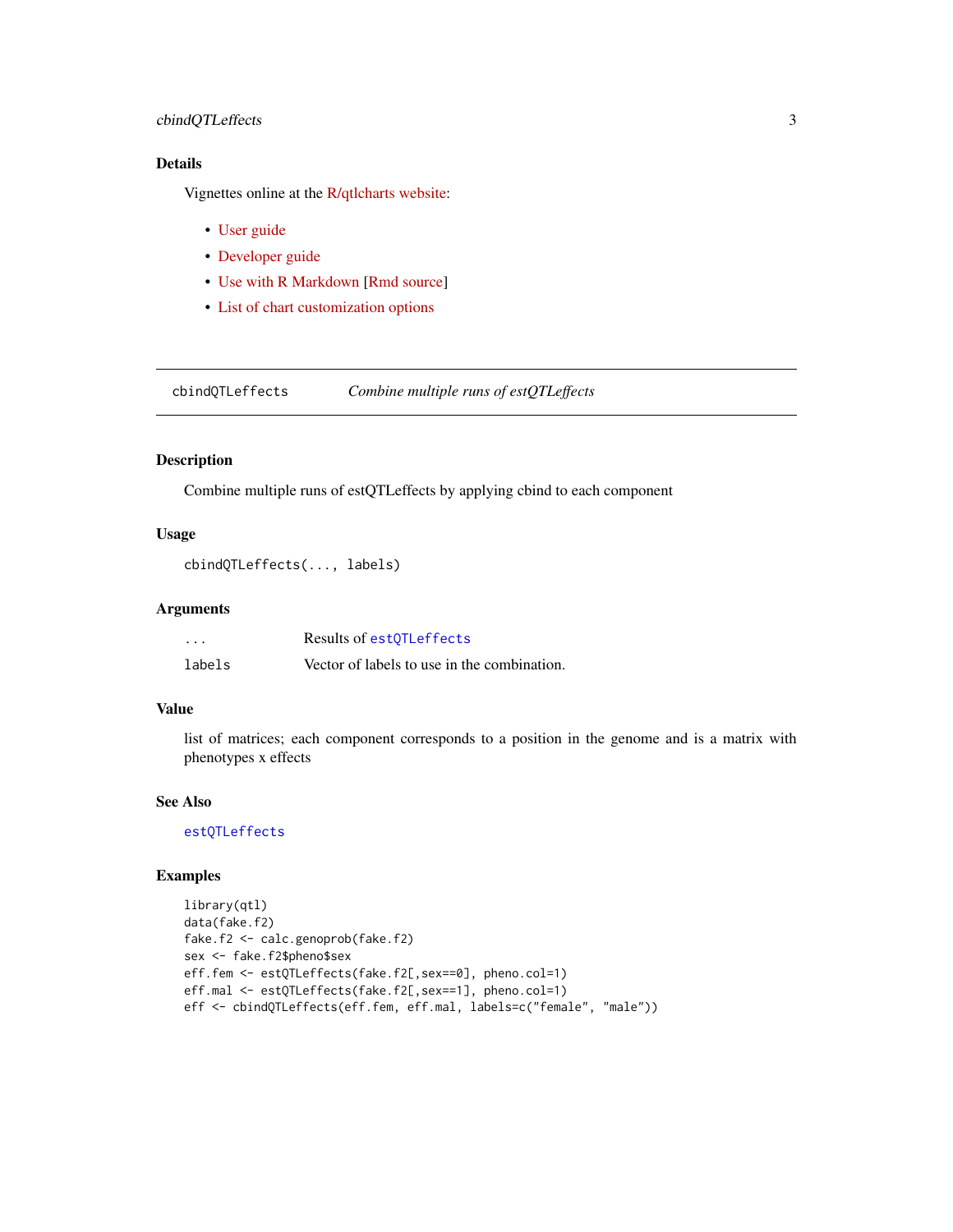<span id="page-3-1"></span><span id="page-3-0"></span>Calculates the effects of QTL at each position across the genome using Haley-Knott regression, much like [effectscan](#page-0-0), but considering multiple phenotypes and not plotting the results

## Usage

```
estQTLeftects(cross, pheno,col = 1, what = c("means", "effects"))
```
## Arguments

| cross     | (Optional) Object of class "cross", see read.cross.                                                                                |
|-----------|------------------------------------------------------------------------------------------------------------------------------------|
| pheno.col | Phenotype columns in cross object.                                                                                                 |
| what      | Indicates whether to calculate phenotype averages for each genotype group or<br>to turn these into additive and dominance effects. |
|           |                                                                                                                                    |

# Details

One should first run [calc.genoprob](#page-0-0); if not, it is run with the default arguments.

The estimated effects will be poorly estimated in the case of selective genotyping, as Haley-Knott regression performs poorly in this case.

## Value

list of matrices; each component corresponds to a position in the genome and is a matrix with phenotypes x effects

# See Also

[iplotMScanone](#page-16-1), [effectscan](#page-0-0) [cbindQTLeffects](#page-2-1)

```
data(grav)
library(qtl)
grav <- reduce2grid(calc.genoprob(grav, step=1))
out <- estQTLeffects(grav, phe=seq(1, nphe(grav), by=5))
```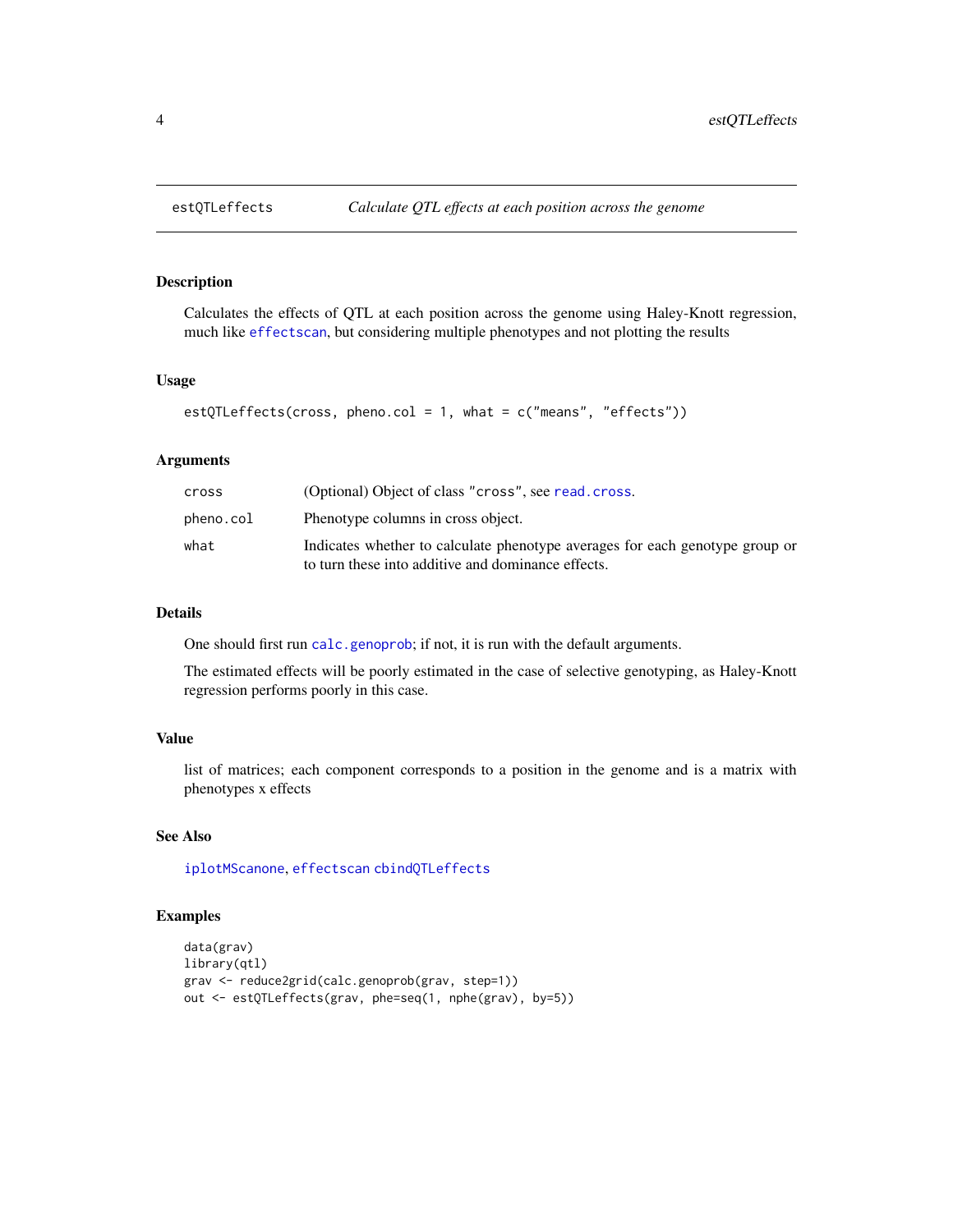<span id="page-4-0"></span>

An anonymized set of gene expression values, for 100 genes all influenced by a common locus, plus a vector of genotypes for the 491 individuals.

## Usage

data(geneExpr)

# Format

A list containing a matrix expr with the gene expression data plus a vector genotype with the genotypes.

# Author(s)

Karl W Broman, 2013-05-16

#### Examples

data(geneExpr)

# heat map of correlation matrix, linked to scatterplots iplotCorr(geneExpr\$expr, geneExpr\$genotype, reorder=TRUE)

grav *Arabidopsis QTL data on gravitropism*

# Description

Data from a QTL experiment on gravitropism in Arabidopsis, with data on 162 recombinant inbred lines (Ler x Cvi). The outcome is the root tip angle (in degrees) at two-minute increments over eight hours.

## Usage

data(grav)

## Format

An object of class "cross"; see [read.cross](#page-0-0).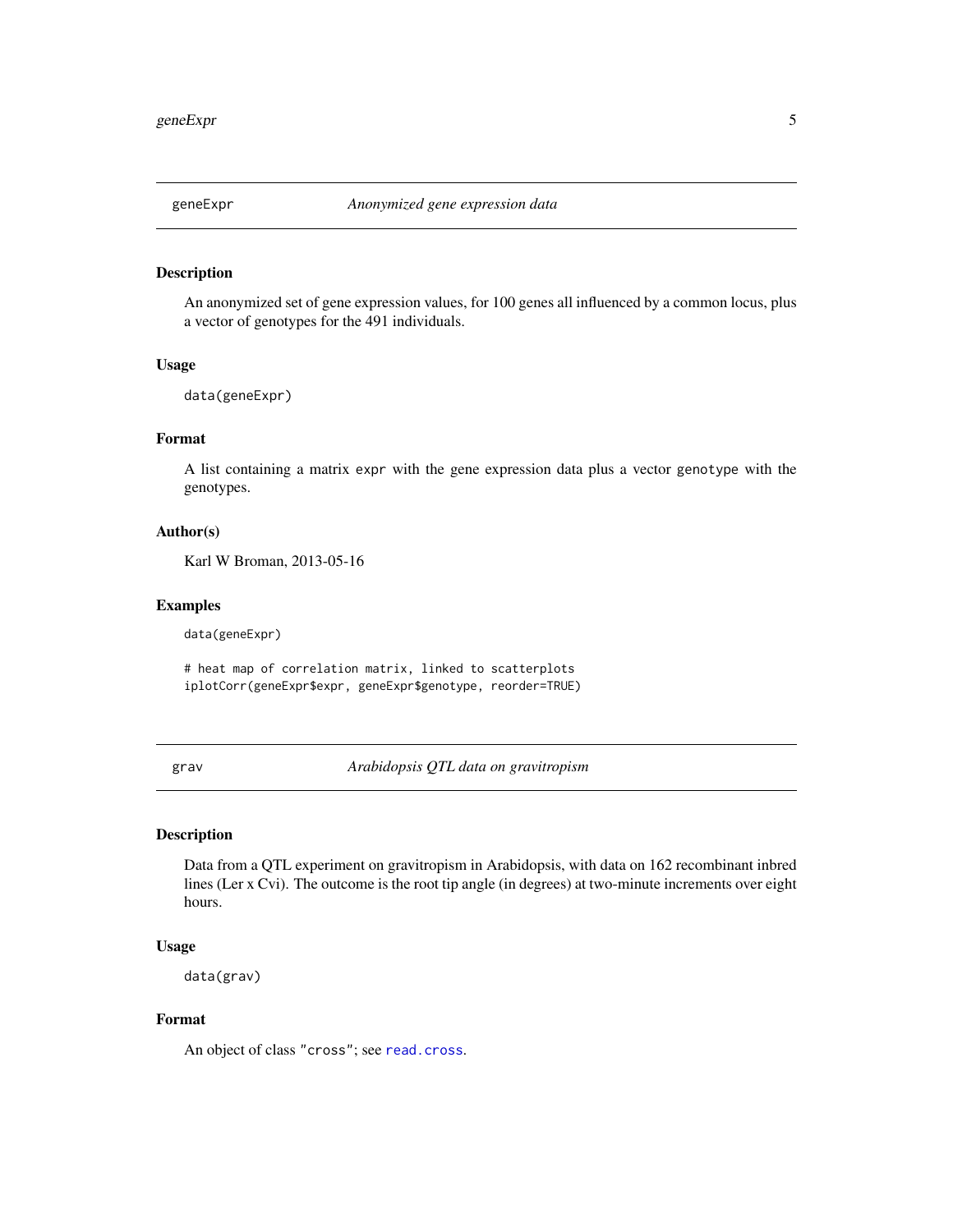## <span id="page-5-0"></span>Source

[Mouse Phenome Database](https://phenome.jax.org/projects/Moore1b)

## References

Moore CR, Johnson LS, Kwak I-Y, Livny M, Broman KW, Spalding EP (2013) High-throughput computer vision introduces the time axis to a quantitative trait map of a plant growth response. Genetics 195:1077-1086 [\(PubMed\)](https://www.ncbi.nlm.nih.gov/pubmed/23979570)

## Examples

```
data(grav)
times <- attr(grav, "time")
phe <- grav$pheno
iplotCurves(phe, times, phe[,c(61,121)], phe[,c(121,181)],
         chartOpts=list(curves_xlab="Time (hours)", curves_ylab="Root tip angle (degrees)",
                           scat1_xlab="Angle at 2 hrs", scat1_ylab="Angle at 4 hrs",
                           scat2_xlab="Angle at 4 hrs", scat2_ylab="Angle at 6 hrs"))
```
iboxplot *Modern boxplot linked to underlying histrograms*

## Description

Creates an interactive graph for a large set of box plots (rendered as lines connecting the quantiles), linked to underlying histograms.

## Usage

```
iboxylot(data, qu = c(0.001, 0.01, 0.1, 0.25), orderByMedian = TRUE,
 breaks = 251, chartOpts = NULL, digits = 5)
```

| dat           | Data matrix (individuals x variables)                                                                                                  |
|---------------|----------------------------------------------------------------------------------------------------------------------------------------|
| qu            | Quantiles to plot (All with $0 <$ qu $< 0.5$ )                                                                                         |
| orderByMedian | If TRUE, reorder individuals by their median                                                                                           |
| breaks        | Number of bins in the histograms, or a vector of locations of the breakpoints<br>between bins (as in hist)                             |
| chartOpts     | A list of options for configuring the chart (see the coffeescript code). Each<br>element must be named using the corresponding option. |
| digits        | Round data to this number of significant digits before passing to the chart func-<br>tion. (Use NULL to not round.)                    |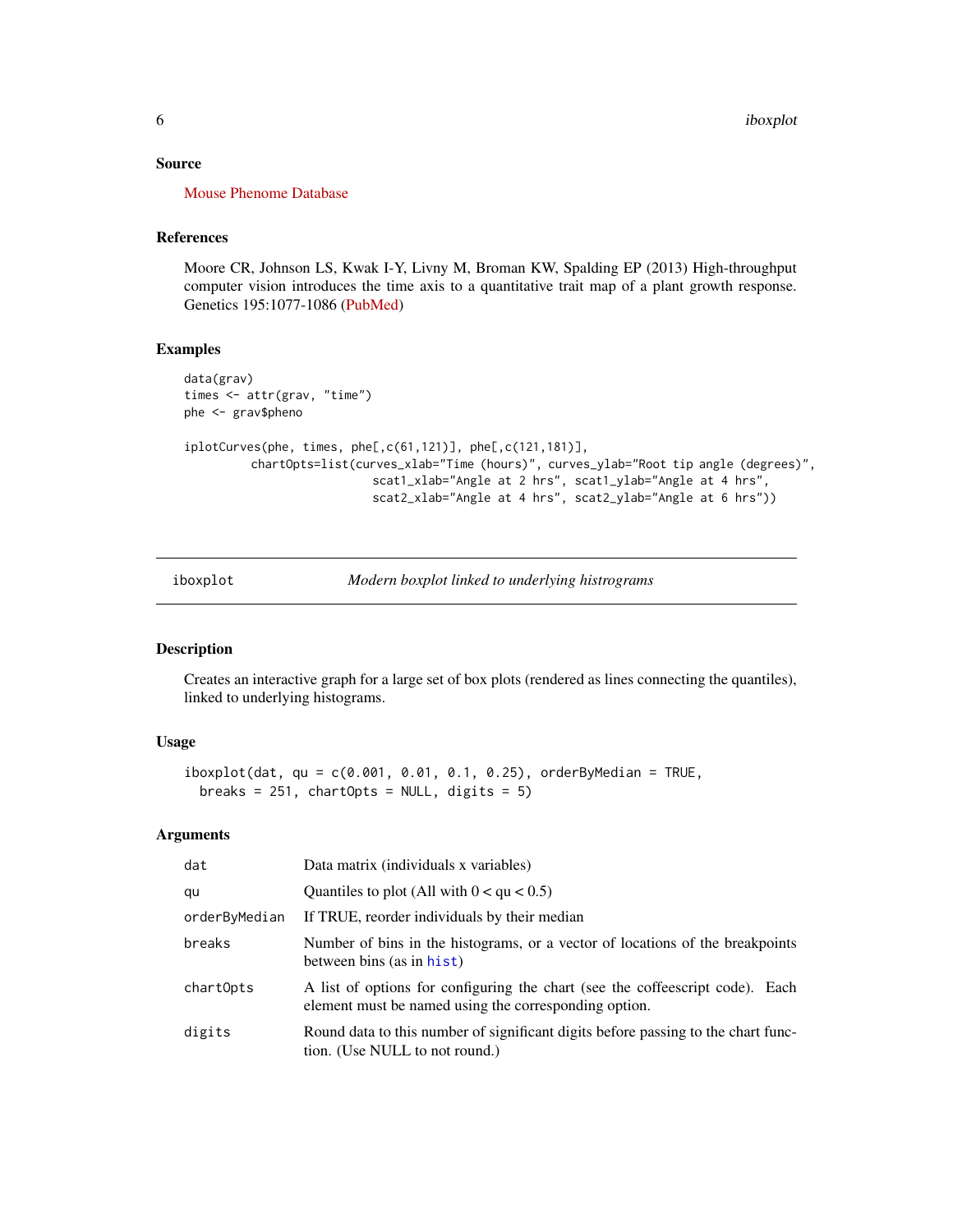# <span id="page-6-0"></span>iboxplot\_output 7

# Value

An object of class htmlwidget that will intelligently print itself into HTML in a variety of contexts including the R console, within R Markdown documents, and within Shiny output bindings.

## See Also

[iplotCorr](#page-12-1), [scat2scat](#page-24-1)

## Examples

```
n.ind <- 500
n.gene <- 10000
expr \leq matrix(rnorm(n.ind * n.gene, (1:n.ind)/n.ind*3), ncol=n.gene)
dimnames(expr) <- list(paste0("ind", 1:n.ind),
                       paste0("gene", 1:n.gene))
```

```
iboxplot(expr, chartOpts=list(xlab="Mice", ylab="Gene expression"))
```
iboxplot\_output *Shiny bindings for R/qtlcharts widgets*

# **Description**

Output and render functions for using R/qtlcharts widgets within Shiny applications and interactive Rmd documents.

## Usage

```
iboxylot_output(outputId, width = "100%", height = "900")iboxplot_render(expr, env = parent.frame(), quoted = FALSE)
idotplot_output(outputId, width = "100%", height = "530")
idotplot_render(expr, env = parent.frame(), quoted = FALSE)
iheatmap_output(outputId, width = "100%", height = "1000")
iheatmap_render(expr, env = parent.frame(), quoted = FALSE)
ipleiotropy_output(outputId, width = "100%", height = "580")
ipleiotropy_render(expr, env = parent.frame(), quoted = FALSE)
iplot_output(outputId, width = "100%", height = "580")
```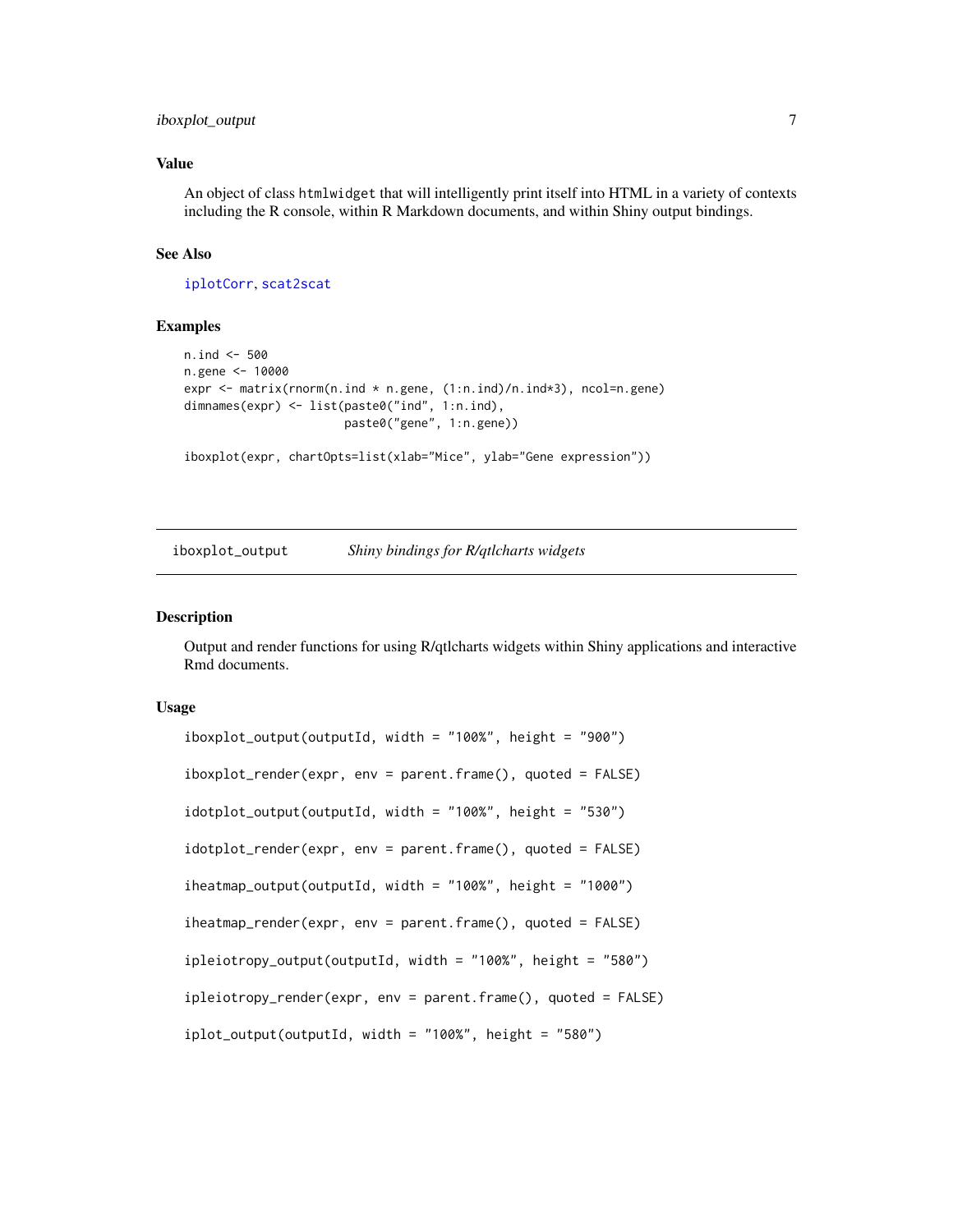iplot\_render(expr, env = parent.frame(), quoted = FALSE)  $iplotCorr_output(outId, width = "100%", height = "1000")$ iplotCorr\_render(expr, env = parent.frame(), quoted = FALSE) iplotCurves\_output(outputId, width = "100%", height = "1000") iplotCurves\_render(expr, env = parent.frame(), quoted = FALSE) iplotMScanone\_output(outputId, width = "100%", height = "580") iplotMScanone\_render(expr, env = parent.frame(), quoted = FALSE) iplotMap\_output(outputId, width = "100%", height = "680") iplotMap\_render(expr, env = parent.frame(), quoted = FALSE) iplotRF\_output(outputId, width = "100%", height = "1000") iplotRF\_render(expr, env = parent.frame(), quoted = FALSE) iplotScanone\_output(outputId, width = "100%", height = "580") iplotScanone\_render(expr, env = parent.frame(), quoted = FALSE) iplotScantwo\_output(outputId, width = "100%", height = "1000") iplotScantwo\_render(expr, env = parent.frame(), quoted = FALSE) itriplot\_output(outputId, width = "100%", height = "530") itriplot\_render(expr, env = parent.frame(), quoted = FALSE) scat2scat\_output(outputId, width = "100%", height = "530") scat2scat\_render(expr, env = parent.frame(), quoted = FALSE)

| outputId      | output variable to read from                                                                                                      |
|---------------|-----------------------------------------------------------------------------------------------------------------------------------|
| width, height | Must be a valid CSS unit (like "100%", "400px", "auto") or a number, which<br>will be coerced to a string and have "px" appended. |
| expr          | An expression that generates a networkD3 graph                                                                                    |
| env           | The environment in which to evaluate expr.                                                                                        |
| quoted        | Is expr a quoted expression (with $\text{quote}()$ )? This is useful if you want to save<br>an expression in a variable.          |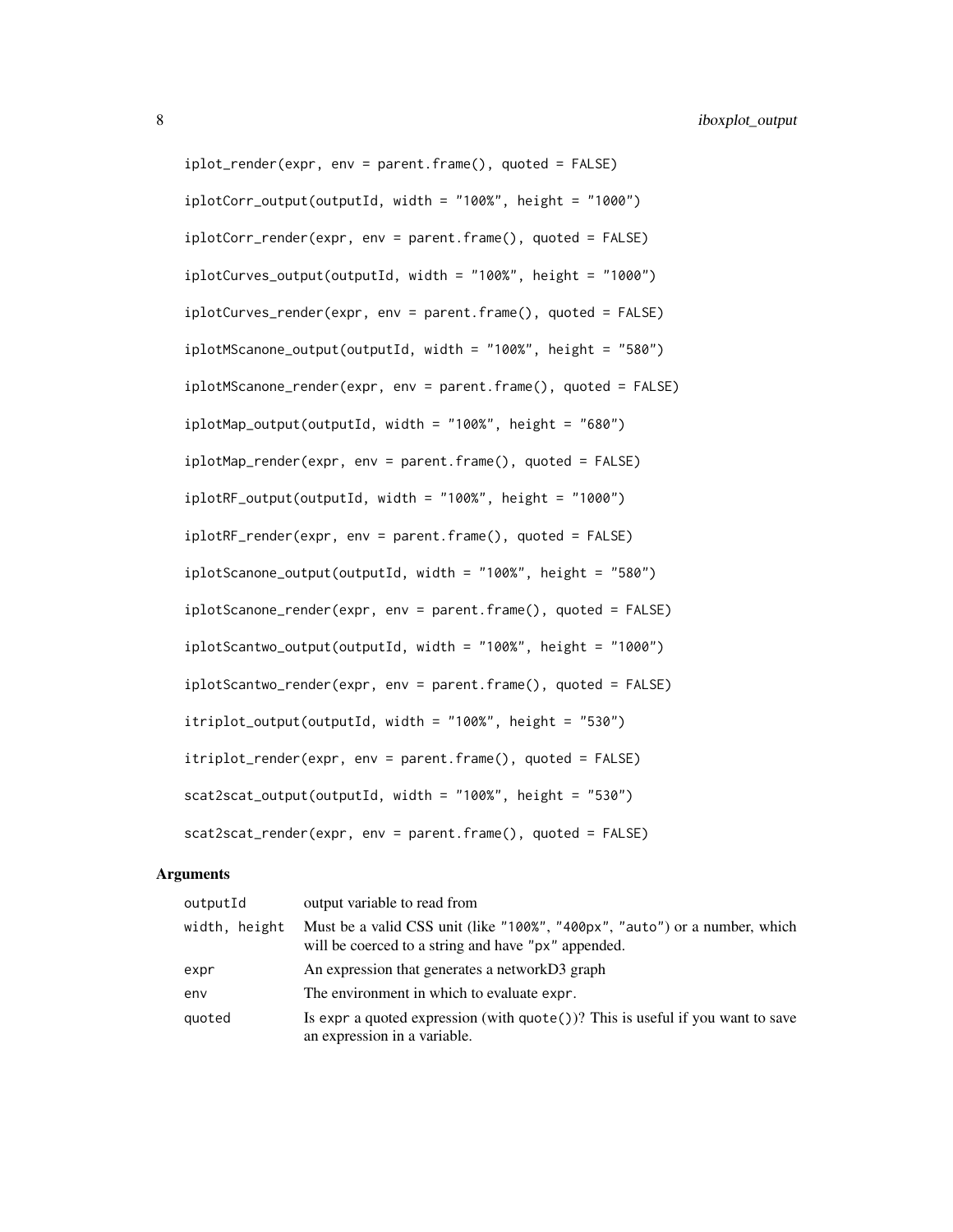<span id="page-8-1"></span><span id="page-8-0"></span>

Creates an interactive graph of phenotypes vs genotypes at a marker.

# Usage

```
idotplot(x, y, indID = NULL, group = NULL, chartOpts = NULL,digits = 5)
```
# Arguments

| X         | Vector of groups of individuals (e.g., a genotype)                                                                  |
|-----------|---------------------------------------------------------------------------------------------------------------------|
| y         | Numeric vector (e.g., a phenotype)                                                                                  |
| indID     | Optional vector of character strings, shown with tool tips                                                          |
| group     | Optional vector of categories for coloring points                                                                   |
| chartOpts | A list of options for configuring the chart. Each element must be named using<br>the corresponding option.          |
| digits    | Round data to this number of significant digits before passing to the chart func-<br>tion. (Use NULL to not round.) |

# Value

An object of class htmlwidget that will intelligently print itself into HTML in a variety of contexts including the R console, within R Markdown documents, and within Shiny output bindings.

# See Also

[iplot](#page-11-1), [iplotPXG](#page-17-1)

```
n < -100g <- sample(LETTERS[1:3], n, replace=TRUE)
y <- rnorm(n, match(g, LETTERS[1:3])*10, 5)
idotplot(g, y)
```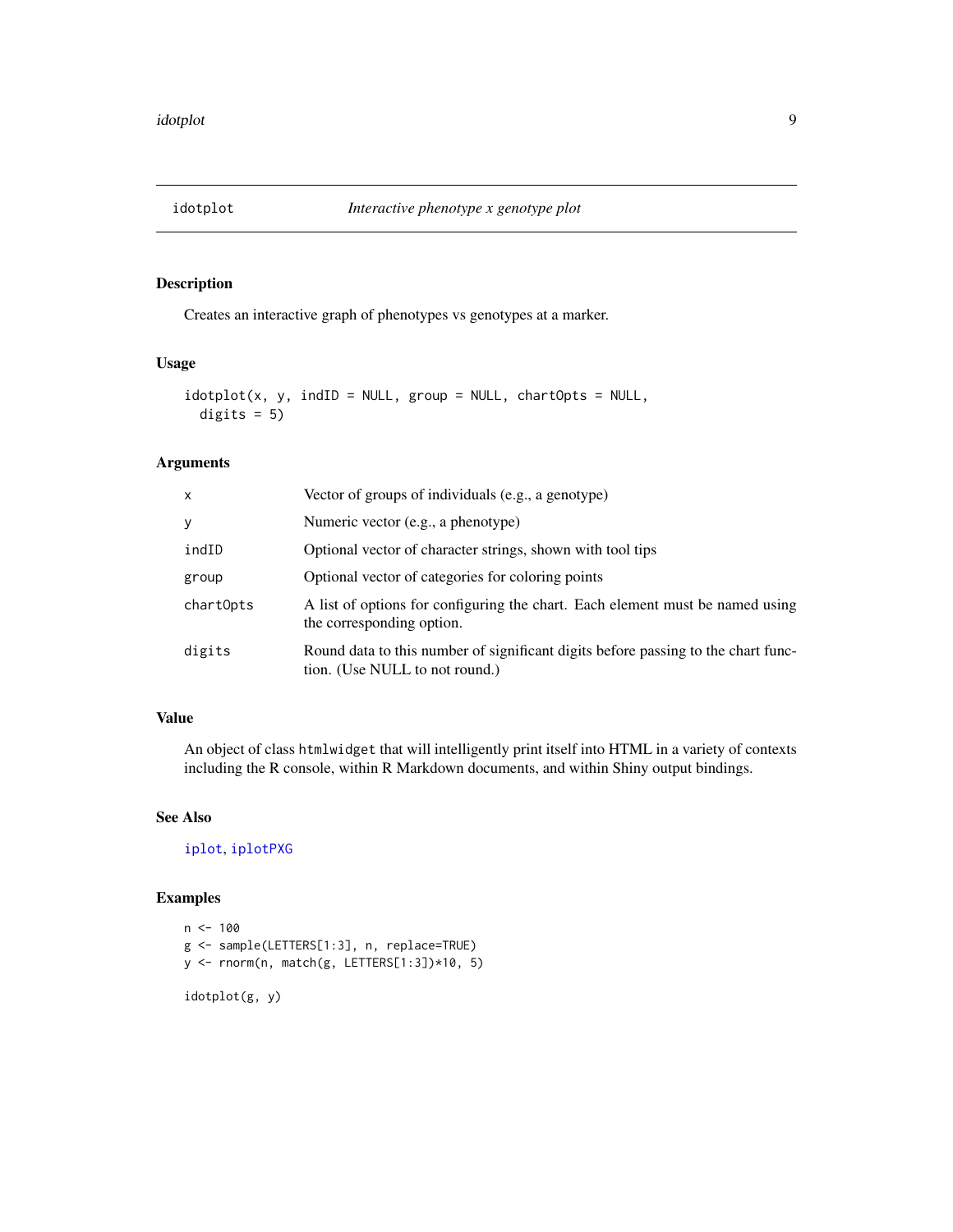<span id="page-9-1"></span><span id="page-9-0"></span>

Creates an interactive heatmap, with each cell linked to plots of horizontal and vertical slices

## Usage

 $i$ heatmap(z, x = NULL, y = NULL, chartOpts = NULL, digits = 5)

# Arguments

| z            | Numeric matrix of dim length $(x)$ x length $(y)$                                                                                      |
|--------------|----------------------------------------------------------------------------------------------------------------------------------------|
| $\mathsf{x}$ | Vector of numeric values for the x-axis                                                                                                |
| y            | Vector of numeric values for the y-axis                                                                                                |
| chartOpts    | A list of options for configuring the chart (see the coffeescript code). Each<br>element must be named using the corresponding option. |
| digits       | Round data to this number of significant digits before passing to the chart func-<br>tion. (Use NULL to not round.)                    |

## Details

By default, the z-axis limits are from -max(abs(z)) to max(abs(z)), and negative cells are colored blue to white which positive cells are colored white to red.

#### Value

An object of class htmlwidget that will intelligently print itself into HTML in a variety of contexts including the R console, within R Markdown documents, and within Shiny output bindings.

## See Also

[iplotCorr](#page-12-1)

## Examples

```
n < -101x \le -y \le -\text{seq}(-2, 2, \text{len=n})z <- matrix(ncol=n, nrow=n)
for(i in seq(along=x))
     for(j in seq(along=y))
          z[i,j] \leftarrow x[i] \star y[j] \star \exp(-x[i] \cdot 2 - y[j] \cdot 2)
```
iheatmap(z, x, y)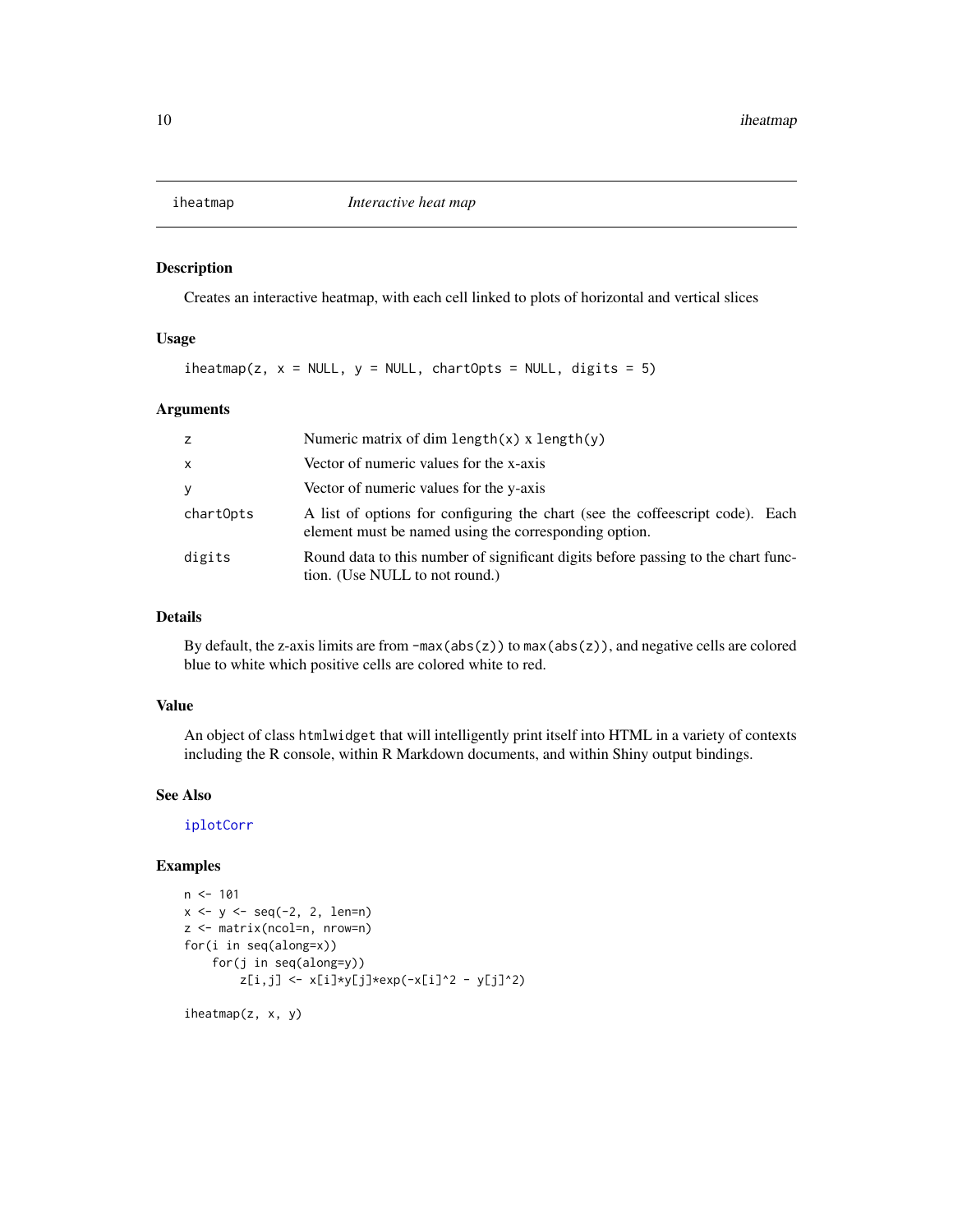<span id="page-10-0"></span>

Creates an interactive graph of a scatterplot of two phenotypes, plus optionally the LOD curves for the two traits along one chromosome, with a slider for selecting the locations of two QTL which are then indicated on the LOD curves and the corresponding genotypes used to color the points in the scatterplot.

#### Usage

```
ipleiotropy(cross, scanoneOutput = NULL, pheno.col = 1:2,
  1odcolumn = 1:2, chr = NULL, interval = NULL,
  fillgenoArgs = NULL, chartOpts = NULL, digits = 5)
```
# Arguments

| cross         | (Optional) Object of class "cross", see read.cross.                                                                                             |
|---------------|-------------------------------------------------------------------------------------------------------------------------------------------------|
| scanoneOutput | (Optional) object of class "scanone", as output from scanone.                                                                                   |
| pheno.col     | Vector indicating two phenotype column in cross object; either numeric or char-<br>acter strings (the latter being the phenotype column names). |
| lodcolumn     | Vector of two numeric values indicating LOD score columns to plot.                                                                              |
| chr           | A single chromosome ID, as a character string.                                                                                                  |
| interval      | A numeric vector of length 2, defining an interval that indicates what portion of<br>the chromosome should be included.                         |
| fillgenoArgs  | List of named arguments to pass to fill, geno, if needed.                                                                                       |
| chartOpts     | A list of options for configuring the chart (see the coffeescript code). Each<br>element must be named using the corresponding option.          |
| digits        | Round data to this number of significant digits before passing to the chart func-<br>tion. (Use NULL to not round.)                             |

# Details

[fill.geno](#page-0-0) is used to impute missing genotypes. In this case, arguments to fill.geno are passed as a list, for example fillgenoArgs=list(method="argmax", error.prob=0.002,map.function="c-f").

Individual IDs (viewable when hovering over a point in the scatterplot of the two phenotypes) are taken from the input cross object, using the [getid](#page-0-0) function in R/qtl.

#### Value

An object of class htmlwidget that will intelligently print itself into HTML in a variety of contexts including the R console, within R Markdown documents, and within Shiny output bindings.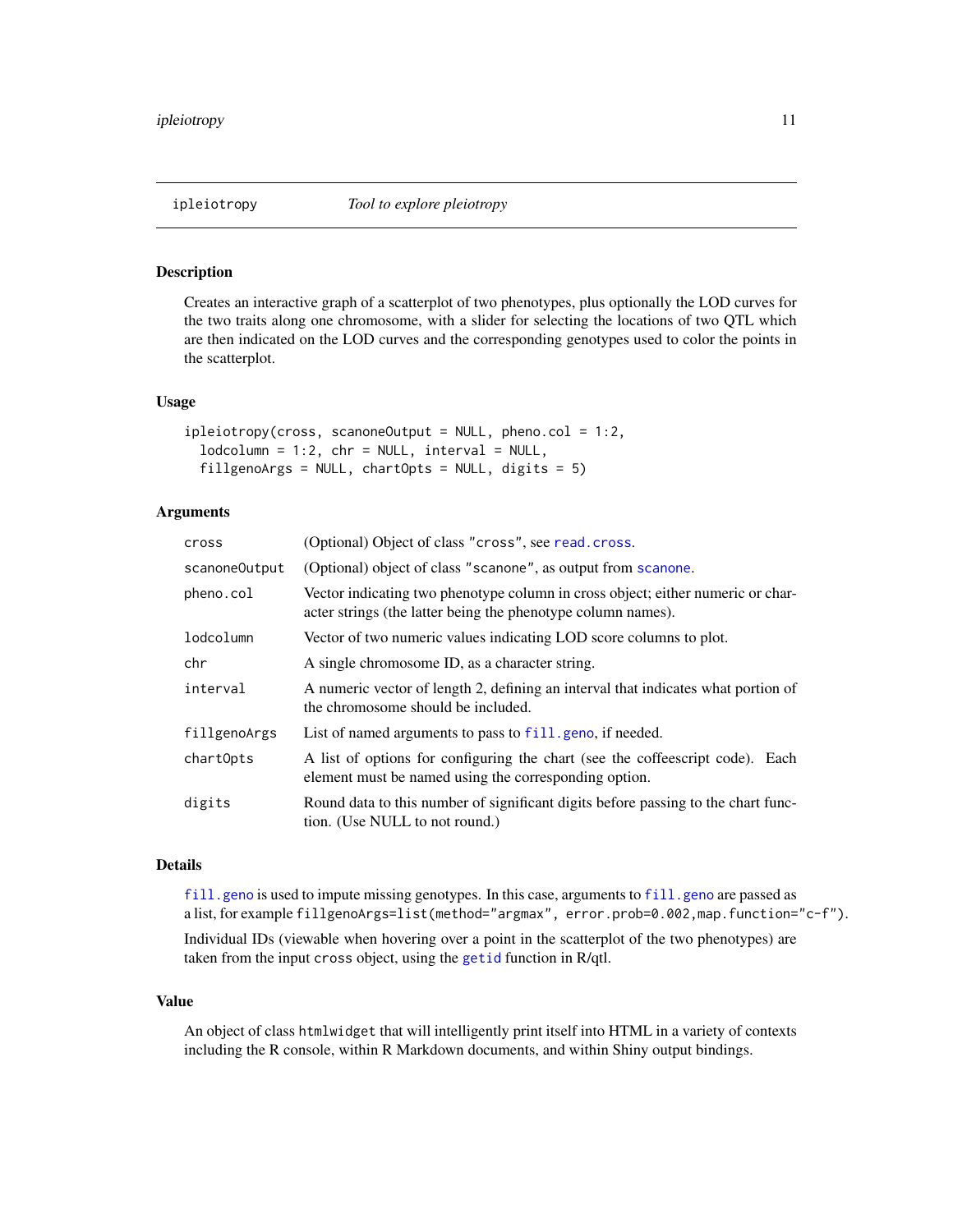# See Also

[iplotScanone](#page-20-1), [iplotMScanone](#page-16-1), [iplotPXG](#page-17-1)

# Examples

```
library(qtl)
data(fake.bc)
fake.bc <- calc.genoprob(fake.bc[5,], step=1) # select chr 5
out <- scanone(fake.bc, method="hk", pheno.col=1:2)
```
ipleiotropy(fake.bc, out)

# omit the LOD curves ipleiotropy(fake.bc)

## <span id="page-11-1"></span>iplot *Interactive scatterplot*

# Description

Creates an interactive scatterplot.

# Usage

```
iplot(x, y, group = NULL, indID = NULL, chartOpts = NULL,digits = 5)
```
## Arguments

| $\mathsf{x}$ | Numeric vector of x values                                                                                          |
|--------------|---------------------------------------------------------------------------------------------------------------------|
| У            | Numeric vector of y values                                                                                          |
| group        | Optional vector of categories for coloring the points                                                               |
| indID        | Optional vector of character strings, shown with tool tips                                                          |
| chartOpts    | A list of options for configuring the chart. Each element must be named using<br>the corresponding option.          |
| digits       | Round data to this number of significant digits before passing to the chart func-<br>tion. (Use NULL to not round.) |

# Value

An object of class htmlwidget that will intelligently print itself into HTML in a variety of contexts including the R console, within R Markdown documents, and within Shiny output bindings.

<span id="page-11-0"></span>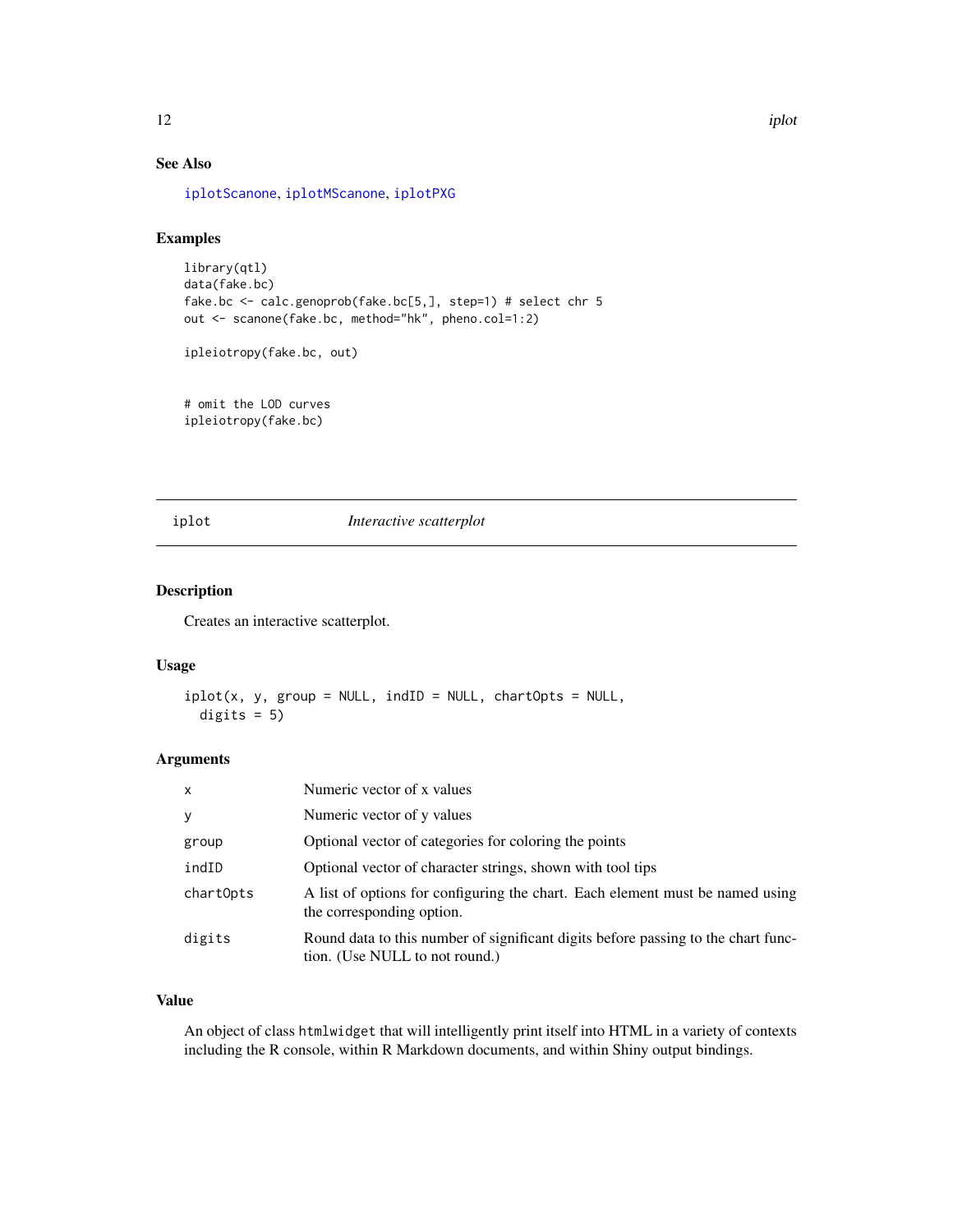#### <span id="page-12-0"></span>iplotCorr is a state of the state of the state of the state of the state of the state of the state of the state of the state of the state of the state of the state of the state of the state of the state of the state of the

# See Also

[iplotCorr](#page-12-1), [iplotCurves](#page-13-1), [itriplot](#page-23-1), [idotplot](#page-8-1), [iplotPXG](#page-17-1)

# Examples

```
x < - rnorm(100)
grp <- sample(1:3, 100, replace=TRUE)
y <- x*grp + rnorm(100)
```
iplot(x, y, grp)

<span id="page-12-1"></span>iplotCorr *Image of correlation matrix with linked scatterplot*

# Description

Creates an interactive graph with an image of a correlation matrix linked to underlying scatterplots.

# Usage

```
iplotCorr(mat, group = NULL, rows = NULL, cols = NULL,
 reorder = FALSE, corr = NULL, scatterplots = TRUE,
 chartOpts = NULL, digits = 5)
```

| mat          | Data matrix (individuals x variables)                                                                                                  |
|--------------|----------------------------------------------------------------------------------------------------------------------------------------|
| group        | Optional vector of groups of individuals (e.g., a genotype)                                                                            |
| rows         | Selected rows of the correlation matrix to include in the image. Ignored if corr<br>is provided.                                       |
| cols         | Selected columns of the correlation matrix to include in the image. Ignored if<br>corr is provided.                                    |
| reorder      | If TRUE, reorder the variables by clustering. Ignored if corr is provided as a<br>subset of the overall correlation matrix             |
| corr         | Correlation matrix (optional).                                                                                                         |
| scatterplots | If FALSE, don't have the heat map be linked to scatterplots.                                                                           |
| chartOpts    | A list of options for configuring the chart (see the coffeescript code). Each<br>element must be named using the corresponding option. |
| digits       | Round data to this number of significant digits before passing to the chart func-<br>tion. (Use NULL to not round.)                    |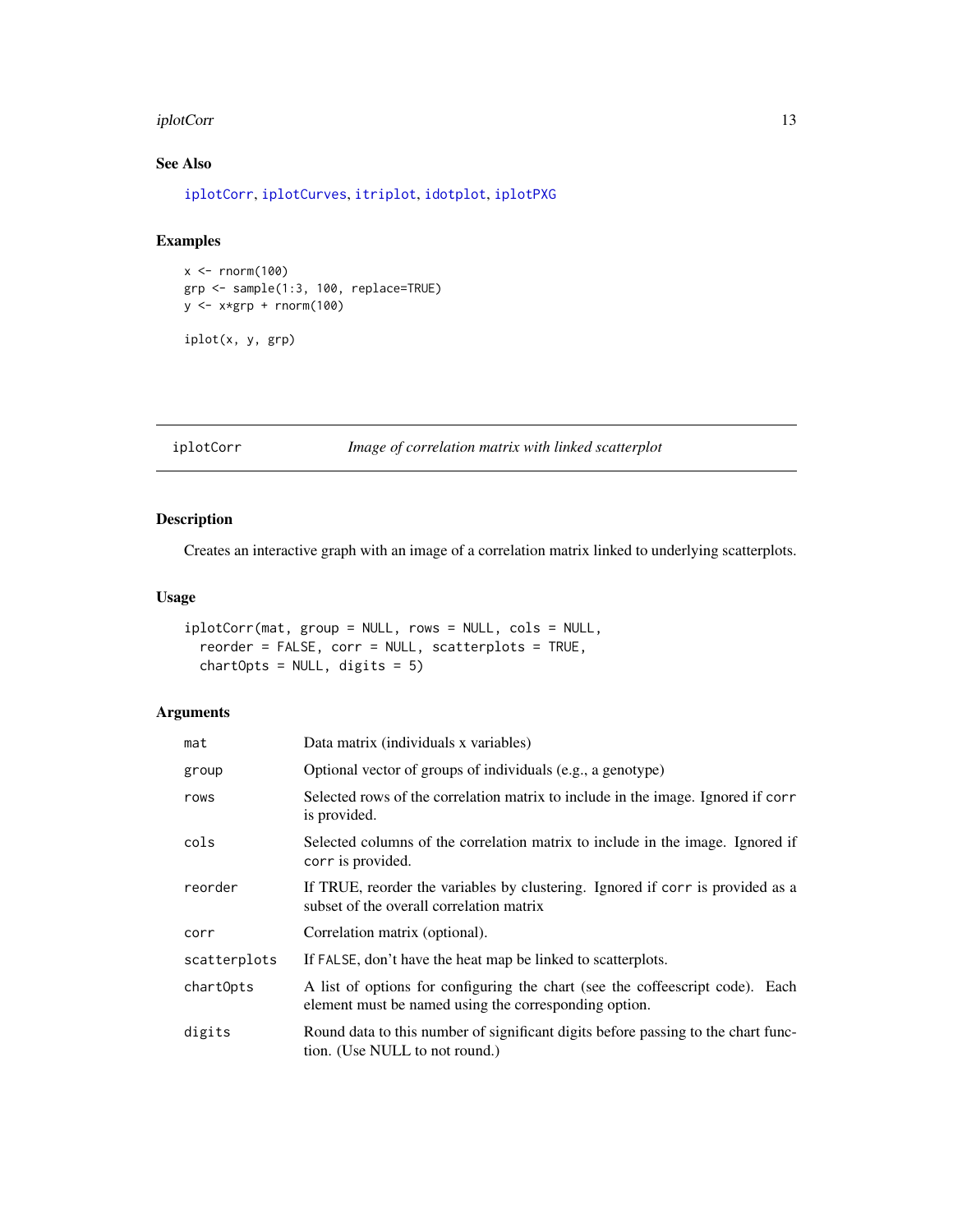## <span id="page-13-0"></span>Details

corr may be provided as a subset of the overall correlation matrix for the columns of mat. In this case, the reorder, rows and cols arguments are ignored. The row and column names of corr must match the names of some subset of columns of mat.

Individual IDs are taken from rownames(mat); they must match names(group).

## Value

An object of class htmlwidget that will intelligently print itself into HTML in a variety of contexts including the R console, within R Markdown documents, and within Shiny output bindings.

## See Also

[iheatmap](#page-9-1), [scat2scat](#page-24-1), [iplotCurves](#page-13-1)

#### Examples

data(geneExpr)

```
iplotCorr(geneExpr$expr, geneExpr$genotype, reorder=TRUE,
          chartOpts=list(cortitle="Correlation matrix",
                         scattitle="Scatterplot"))
```

```
# use Spearman's correlation
corr <- cor(geneExpr$expr, method="spearman", use="pairwise.complete.obs")
# order by hierarchical clustering
o <- hclust(as.dist(1-corr))$order
iplotCorr(geneExpr$expr[,o], geneExpr$genotype, corr=corr[o,o],
          chartOpts=list(cortitle="Spearman correlation",
                         scattitle="Scatterplot"))
```
<span id="page-13-1"></span>iplotCurves *Plot of a bunch of curves, linked to points in scatterplots*

## Description

Creates an interactive graph with a panel having a number of curves (say, a phenotype measured over time) linked to one or two (or no) scatter plots (say, of the first vs middle and middle vs last times).

#### Usage

```
iplotCurves(curveMatrix, times = NULL, scatter1 = NULL,
  scatter2 = NULL, group = NULL, chartOpts = NULL, digits = 5)
```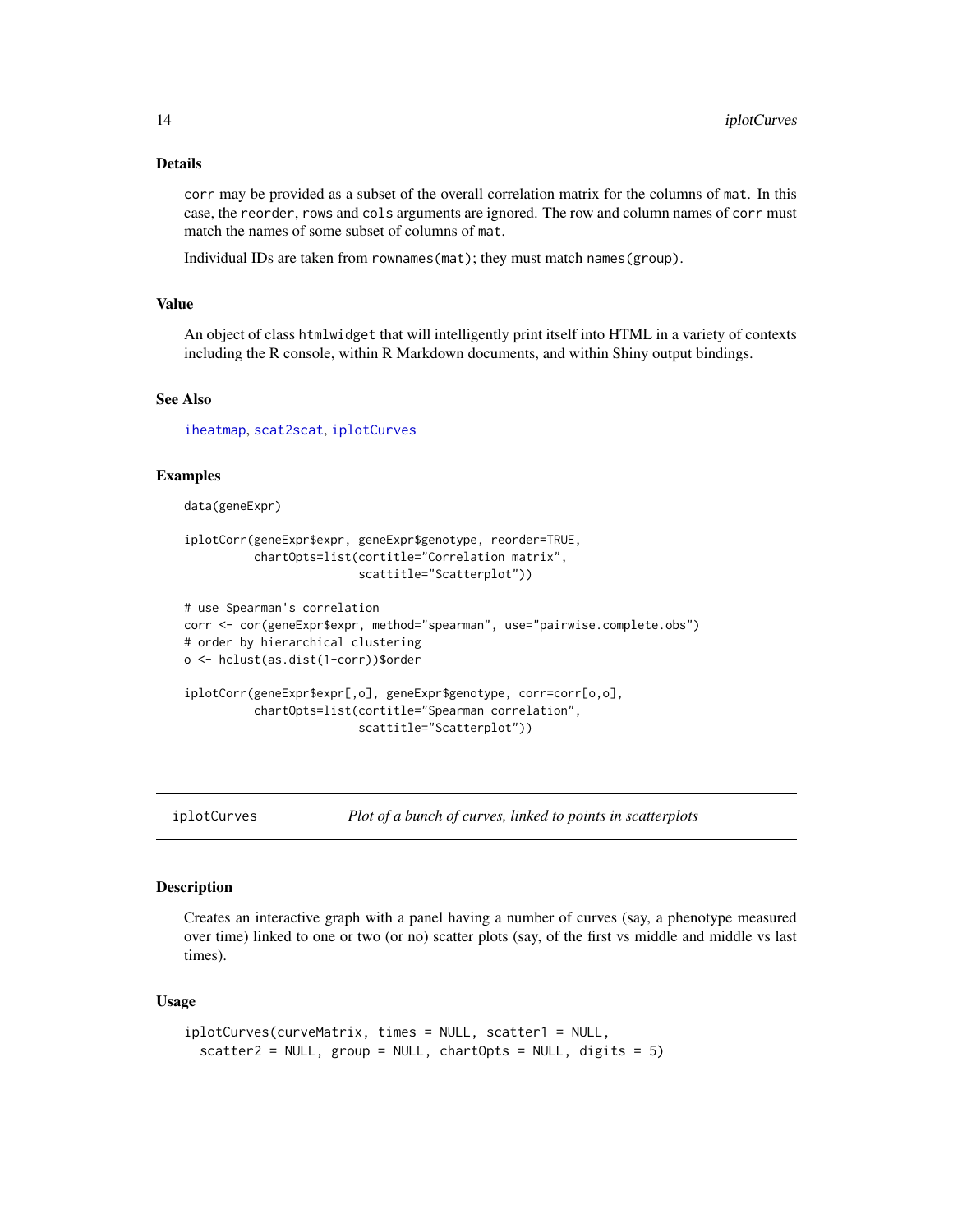# <span id="page-14-0"></span>iplotCurves 15

#### Arguments

| curveMatrix | Matrix (dim n_ind x n_times) with outcomes                                                                                             |
|-------------|----------------------------------------------------------------------------------------------------------------------------------------|
| times       | Vector (length n_times) with time points for the columns of curveMatrix                                                                |
| scatter1    | Matrix (dim $n$ ind x 2) with data for the first scatterplot                                                                           |
| scatter2    | Matrix (dim $n$ ind x 2) with data for the second scatterplot                                                                          |
| group       | Optional vector of groups of individuals (e.g., a genotype)                                                                            |
| chartOpts   | A list of options for configuring the chart (see the coffeescript code). Each<br>element must be named using the corresponding option. |
| digits      | Round data to this number of significant digits before passing to the chart func-<br>tion. (Use NULL to not round.)                    |

#### Value

An object of class htmlwidget that will intelligently print itself into HTML in a variety of contexts including the R console, within R Markdown documents, and within Shiny output bindings.

# See Also

[iplotCorr](#page-12-1), [iplot](#page-11-1), [scat2scat](#page-24-1)

```
# random growth curves, based on some data
times <-1:16n < -100start <- rnorm(n, 5.2, 0.8)
slope1to5 <- rnorm(n, 2.6, 0.5)
slope5to16 <- rnorm(n, 0.24 + 0.09*slope1to5, 0.195)
y <- matrix(ncol=16, nrow=n)
y[,1] <- start
for(j in 2:5)
    y[, j] <- y[, j-1] + slope1to5
for(j in 6:16)
    y[,j] <- y[,j-1] + slope5to16
y \le -y + \text{rnorm}(\text{prod}(dim(y)), 0, 0.35)iplotCurves(y, times, y[,c(1,5)], y[,c(5,16)],
            chartOpts=list(curves_xlab="Time", curves_ylab="Size",
                            scat1_xlab="Size at T=1", scat1_ylab="Size at T=5",
                            scat2_xlab="Size at T=5", scat2_ylab="Size at T=16"))
```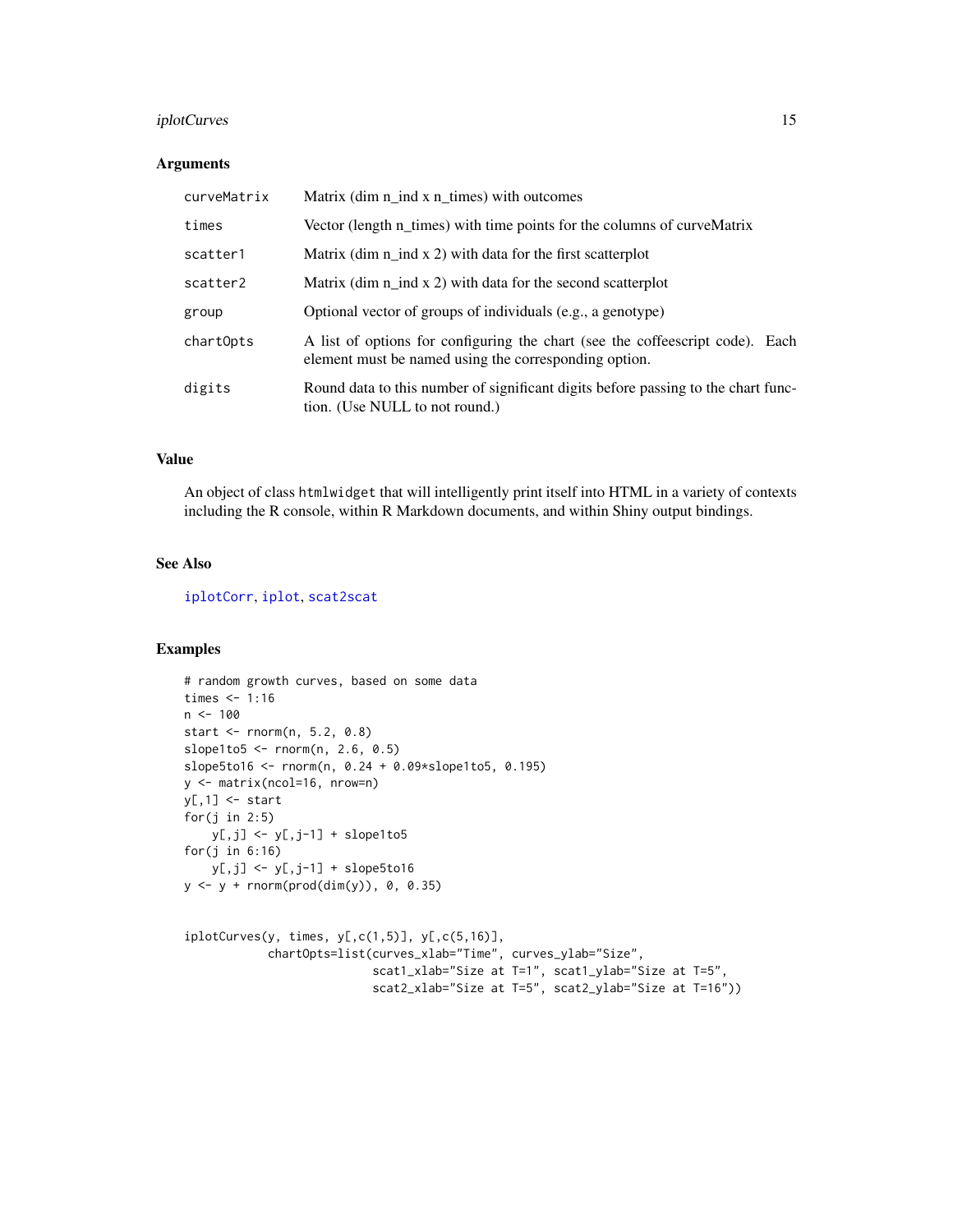<span id="page-15-1"></span><span id="page-15-0"></span>

Creates an interactive graph of a genetic marker map.

# Usage

```
iplotMap(map, chr = NULL, shift = FALSE, chartOpts = NULL,
 digits = 5)
```
## Arguments

| map       | Object of class "map", a list with each component being a vector of marker<br>positions. You can also provide an object of class "cross", in which case the<br>map is extracted with pull, map. |
|-----------|-------------------------------------------------------------------------------------------------------------------------------------------------------------------------------------------------|
| chr       | (Optional) Vector indicating the chromosomes to plot.                                                                                                                                           |
| shift     | If TRUE, shift each chromsome so that the initial marker is at position 0.                                                                                                                      |
| chartOpts | A list of options for configuring the chart. Each element must be named using<br>the corresponding option.                                                                                      |
| digits    | Round data to this number of significant digits before passing to the chart func-<br>tion. (Use NULL to not round.)                                                                             |

# Value

An object of class htmlwidget that will intelligently print itself into HTML in a variety of contexts including the R console, within R Markdown documents, and within Shiny output bindings.

# See Also

[iplotScanone](#page-20-1), [iplotPXG](#page-17-1)

```
library(qtl)
data(hyper)
map <- pull.map(hyper)
iplotMap(map, shift=TRUE)
```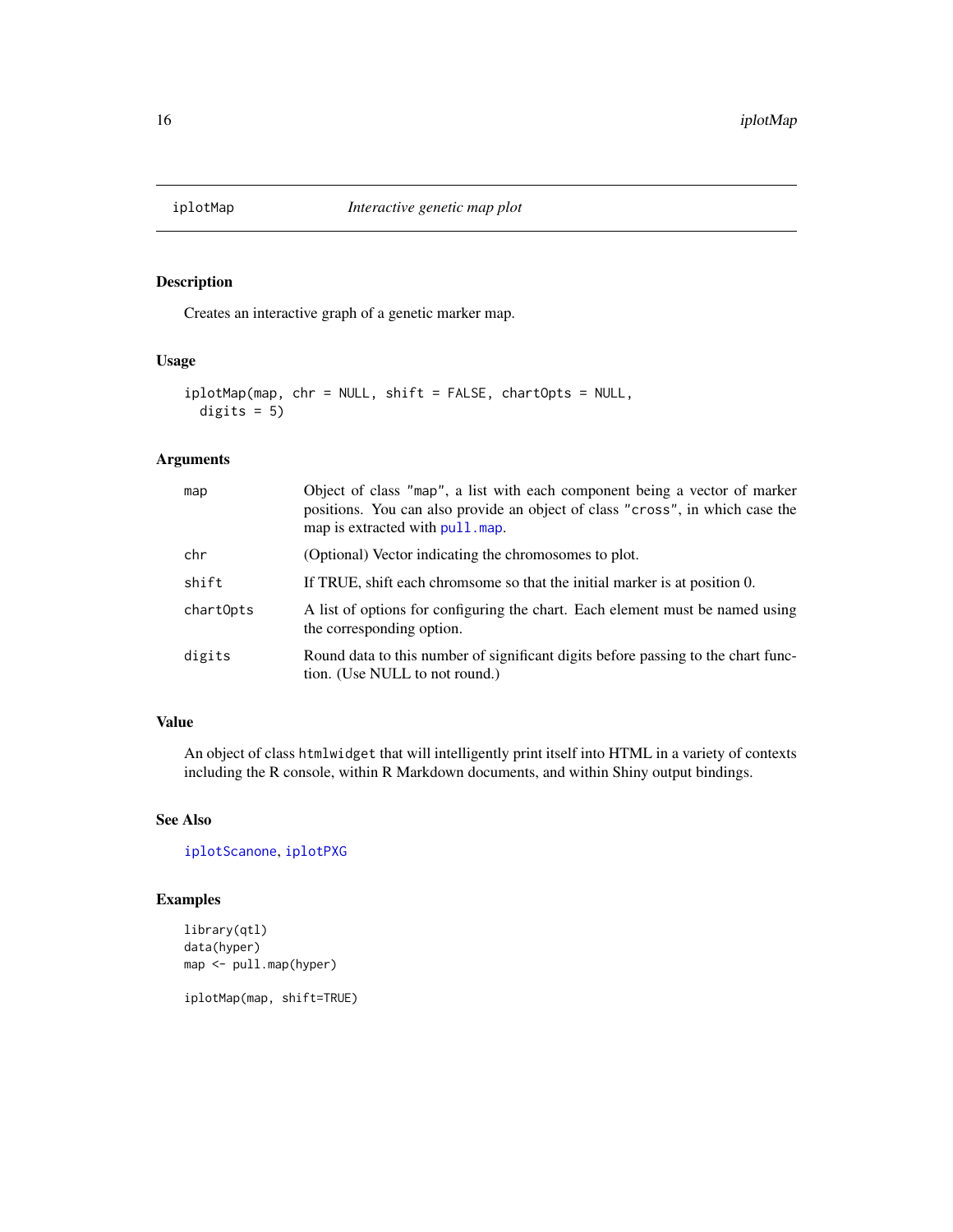<span id="page-16-1"></span><span id="page-16-0"></span>Creates an interactive graph of a set of single-QTL genome scans, as calculated by [scanone](#page-0-0). If cross or effects are provide, LOD curves will be linked to a panel with estimated QTL effects.

# Usage

```
iplotMScanone(scanoneOutput, cross = NULL, lodcolumn = NULL,
 pheno.col = NULL, times = NULL, effects = NULL, chr = NULL,
 chartOrts = NULL, digits = 5)
```
# Arguments

| scanoneOutput | Object of class "scanone", as output from scanone.                                                                                                                                                                                                                                                                                                                           |
|---------------|------------------------------------------------------------------------------------------------------------------------------------------------------------------------------------------------------------------------------------------------------------------------------------------------------------------------------------------------------------------------------|
| cross         | (Optional) Object of class "cross", see read.cross.                                                                                                                                                                                                                                                                                                                          |
| lodcolumn     | Numeric value indicating LOD score column to plot.                                                                                                                                                                                                                                                                                                                           |
| pheno.col     | (Optional) Phenotype column in cross object.                                                                                                                                                                                                                                                                                                                                 |
| times         | (Optional) Vector (length equal to the number of LOD score columns) with<br>quantitative values to which the different LOD score columns correspond (times<br>of measurements, or something like age or dose). These need to be ordered and<br>equally-spaced. If omitted, the names of the columns in scanone Output are<br>used and treated as qualitative.                |
| effects       | (Optional)                                                                                                                                                                                                                                                                                                                                                                   |
| chr           | (Optional) Optional vector indicating the chromosomes for which LOD scores<br>should be calculated. This should be a vector of character strings referring to<br>chromosomes by name; numeric values are converted to strings. Refer to chro-<br>mosomes with a preceding - to have all chromosomes but those considered. A<br>logical (TRUE/FALSE) vector may also be used. |
| chartOpts     | A list of options for configuring the chart (see the coffeescript code). Each<br>element must be named using the corresponding option.                                                                                                                                                                                                                                       |
| digits        | Round data to this number of significant digits before passing to the chart func-<br>tion. (Use NULL to not round.)                                                                                                                                                                                                                                                          |
|               |                                                                                                                                                                                                                                                                                                                                                                              |

# Details

If cross is provided, Haley-Knott regression is used to estimate QTL effects at each pseudomarker.

## Value

An object of class htmlwidget that will intelligently print itself into HTML in a variety of contexts including the R console, within R Markdown documents, and within Shiny output bindings.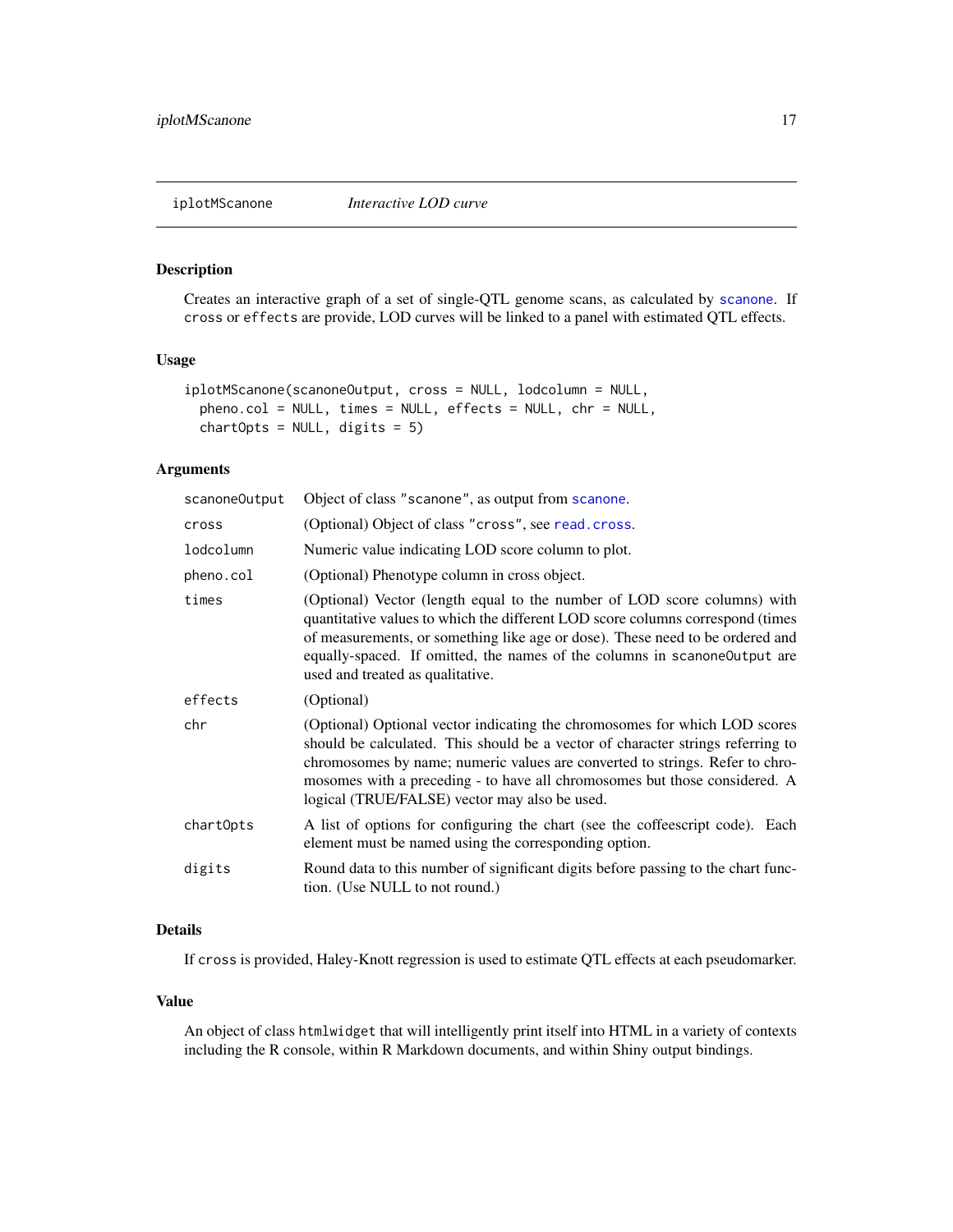# See Also

[iplotScanone](#page-20-1)

# Examples

```
data(grav)
library(qtl)
grav <- calc.genoprob(grav, step=1)
grav <- reduce2grid(grav)
# we're going to subset the phenotypes
phecol \leq seq(1, nphe(grav), by=5)
# the times were saved as an attributed
times <- attr(grav, "time")[phecol]
# genome scan
out <- scanone(grav, phe=phecol, method="hk")
# plot with qualitative labels on y-axis
iplotMScanone(out)
# plot with quantitative y-axis
iplotMScanone(out, times=times)
# estimate QTL effect for each time point at each genomic position
eff <- estQTLeffects(grav, phe=seq(1, nphe(grav), by=5), what="effects")
# plot with QTL effects included (and with quantitative y-axis)
iplotMScanone(out, effects=eff, times=times,
              chartOpts=list(eff_ylab="QTL effect", eff_xlab="Time (hrs)"))
```
<span id="page-17-1"></span>iplotPXG *Interactive phenotype x genotype plot*

# Description

Creates an interactive graph of phenotypes vs genotypes at a marker.

## Usage

```
iplotPXG(cross, marker, pheno.col = 1, chartOpts = NULL,
 fillgenoArgs = NULL, digits = 5)
```
<span id="page-17-0"></span>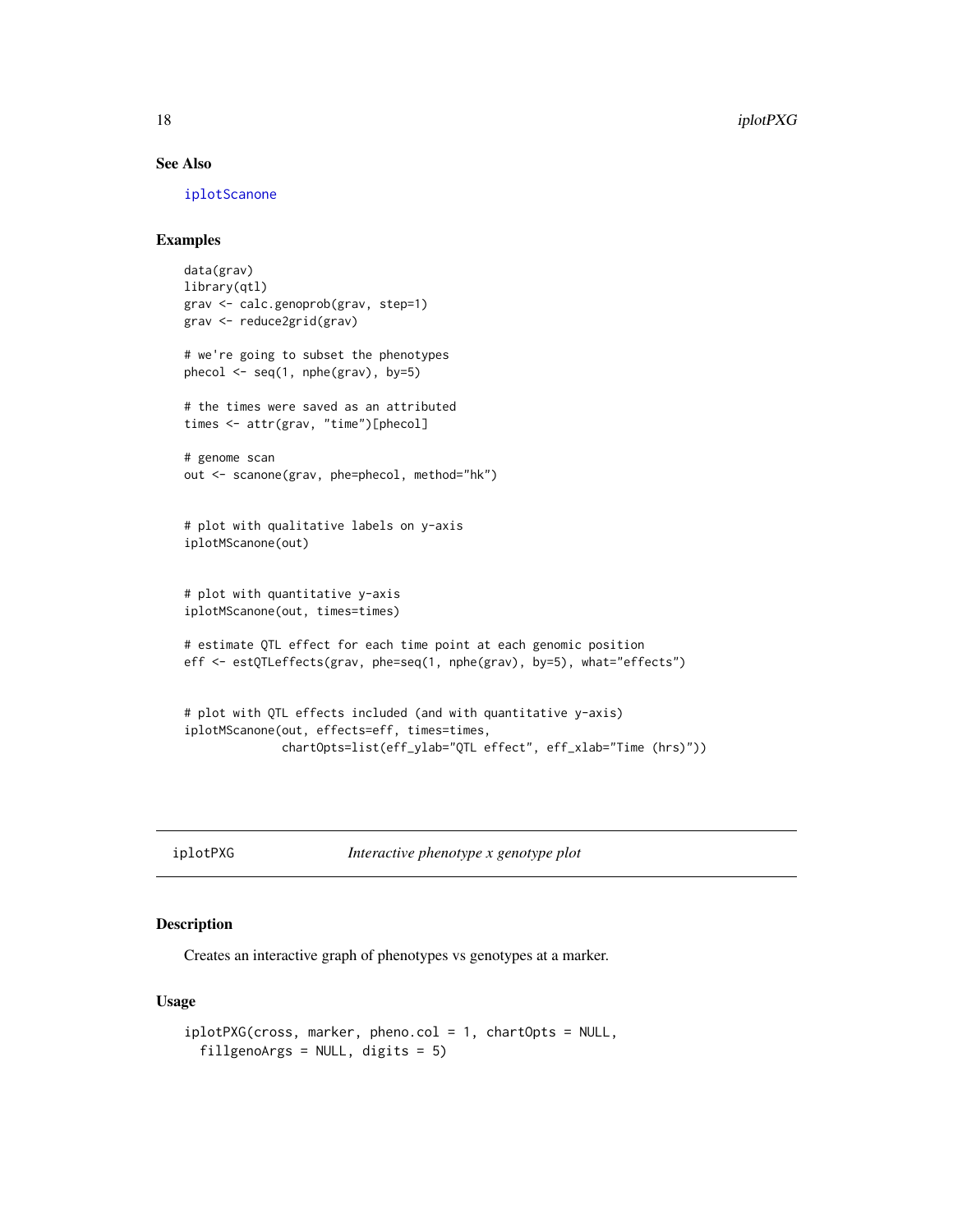#### <span id="page-18-0"></span> $iplotP XG$  and  $19$

## **Arguments**

| cross        | Object of class "cross", see read.cross.                                                                            |
|--------------|---------------------------------------------------------------------------------------------------------------------|
| marker       | Character string with marker name.                                                                                  |
| pheno.col    | Phenotype column in cross object.                                                                                   |
| chartOpts    | A list of options for configuring the chart. Each element must be named using<br>the corresponding option.          |
| fillgenoArgs | List of named arguments to pass to fill, geno, if needed.                                                           |
| digits       | Round data to this number of significant digits before passing to the chart func-<br>tion. (Use NULL to not round.) |

# Details

The function [fill.geno](#page-0-0) is used to impute missing genotypes, with arguments passed as a list, for example fillgenoArgs=list(method="argmax", error.prob=0.002,map.function="c-f").

Individual IDs (viewable when hovering over a point) are taken from the input cross object, using the [getid](#page-0-0) function in R/qtl.

By default, points are colored blue and pink according to whether the marker genotype is observed or inferred, respectively.

## Value

An object of class htmlwidget that will intelligently print itself into HTML in a variety of contexts including the R console, within R Markdown documents, and within Shiny output bindings.

# See Also

[idotplot](#page-8-1), [iplot](#page-11-1), [iplotScanone](#page-20-1), [iplotMap](#page-15-1)

```
library(qtl)
data(hyper)
marker <- sample(markernames(hyper), 1)
```

```
iplotPXG(hyper, marker)
```

```
# different colors
iplotPXG(hyper, marker, chartOpts=list(pointcolor=c("black", "gray")))
```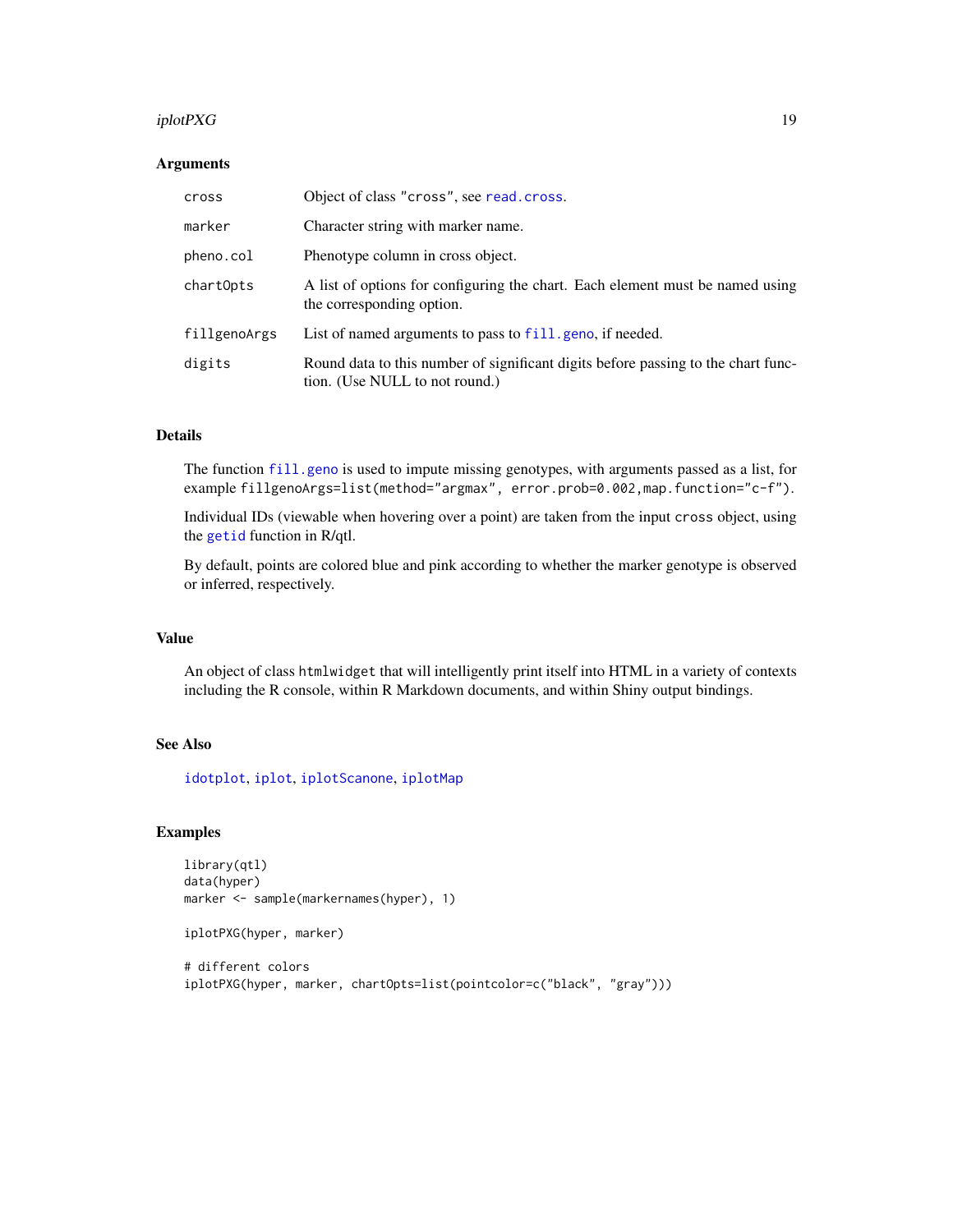<span id="page-19-0"></span>

Creates an interactive graph of estimated recombination fractions and LOD scores for all pairs of markers.

#### Usage

```
iplotRF(cross, chr = NULL, chartOpts = NULL, digits = 5)
```
## Arguments

| cross     | Object of class "cross", see read. cross.                                                                                                                                                                                                                                                                                        |
|-----------|----------------------------------------------------------------------------------------------------------------------------------------------------------------------------------------------------------------------------------------------------------------------------------------------------------------------------------|
| chr       | Optional vector indicating chromosomes to include. This should be a vector of<br>character strings referring to chromosomes by name; numeric values are con-<br>verted to strings. Refer to chromosomes with a preceding - to have all chro-<br>mosomes but those considered. A logical (TRUE/FALSE) vector may also be<br>used. |
| chartOpts | A list of options for configuring the chart. Each element must be named using<br>the corresponding option.                                                                                                                                                                                                                       |
| digits    | Round data to this number of significant digits before passing to the chart func-<br>tion. (Use NULL to not round.)                                                                                                                                                                                                              |

# Details

The usual height and width options in chartOpts are ignored in this plot. Instead, you may provide pixelPerCell (number of pixels per cell in the heat map), chrGap (gap in pixels between chromosomes in the heat map), cellHeight (height in pixels of each cell in the cross-tabulation), cellWidth (width in pixels of each cell in the cross-tabulation), and hbot (height in pixels of the lower panels showing cross-sections of the heat map)

# Value

An object of class htmlwidget that will intelligently print itself into HTML in a variety of contexts including the R console, within R Markdown documents, and within Shiny output bindings.

## See Also

[est.rf](#page-0-0), [plotRF](#page-0-0)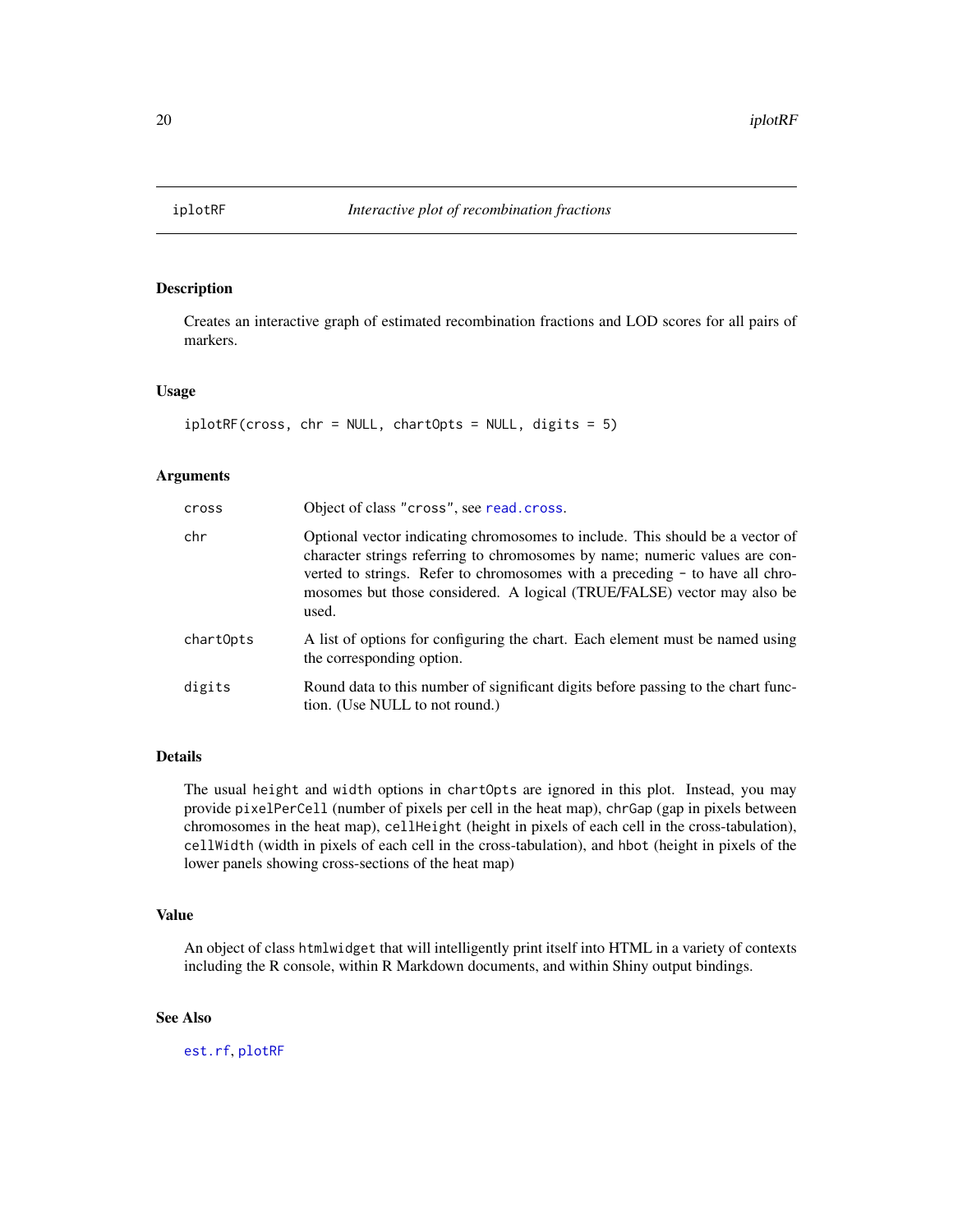# <span id="page-20-0"></span>iplotScanone 21

## Examples

library(qtl) data(fake.f2) fake.f2 <- est.rf(fake.f2) iplotRF(fake.f2)

<span id="page-20-1"></span>iplotScanone *Interactive LOD curve*

# Description

Creates an interactive graph of a single-QTL genome scan, as calculated by [scanone](#page-0-0). If cross is provided, the LOD curves are linked to a phenotype x genotype plot for a marker: Click on a marker on the LOD curve and see the corresponding phenotype x genotype plot.

# Usage

```
iplotScanone(scanoneOutput, cross = NULL, lodcolumn = 1,
 pheno.col = 1, chr = NULL, pxstyle = c("ci", "raw"),fillgenoArgs = NULL, chartOpts = NULL, digits = 5)
```

| scanoneOutput | Object of class "scanone", as output from scanone.                                                                                                                                                                                                                                                                                                                  |
|---------------|---------------------------------------------------------------------------------------------------------------------------------------------------------------------------------------------------------------------------------------------------------------------------------------------------------------------------------------------------------------------|
| cross         | (Optional) Object of class "cross", see read.cross.                                                                                                                                                                                                                                                                                                                 |
| lodcolumn     | Numeric value indicating LOD score column to plot.                                                                                                                                                                                                                                                                                                                  |
| pheno.col     | (Optional) Phenotype column in cross object.                                                                                                                                                                                                                                                                                                                        |
| chr           | (Optional) Vector indicating the chromosomes for which LOD scores should be<br>calculated. This should be a vector of character strings referring to chromo-<br>somes by name; numeric values are converted to strings. Refer to chromosomes<br>with a preceding - to have all chromosomes but those considered. A logical<br>(TRUE/FALSE) vector may also be used. |
| pxgtype       | If phenotype x genotype plot is to be shown, should it be with means $\pm 2$ SE<br>$("ci"),$ or raw phenotypes $("raw")$ ?                                                                                                                                                                                                                                          |
| fillgenoArgs  | List of named arguments to pass to fill, geno, if needed.                                                                                                                                                                                                                                                                                                           |
| chartOpts     | A list of options for configuring the chart (see the coffeescript code). Each<br>element must be named using the corresponding option.                                                                                                                                                                                                                              |
| digits        | Round data to this number of significant digits before passing to the chart func-<br>tion. (Use NULL to not round.)                                                                                                                                                                                                                                                 |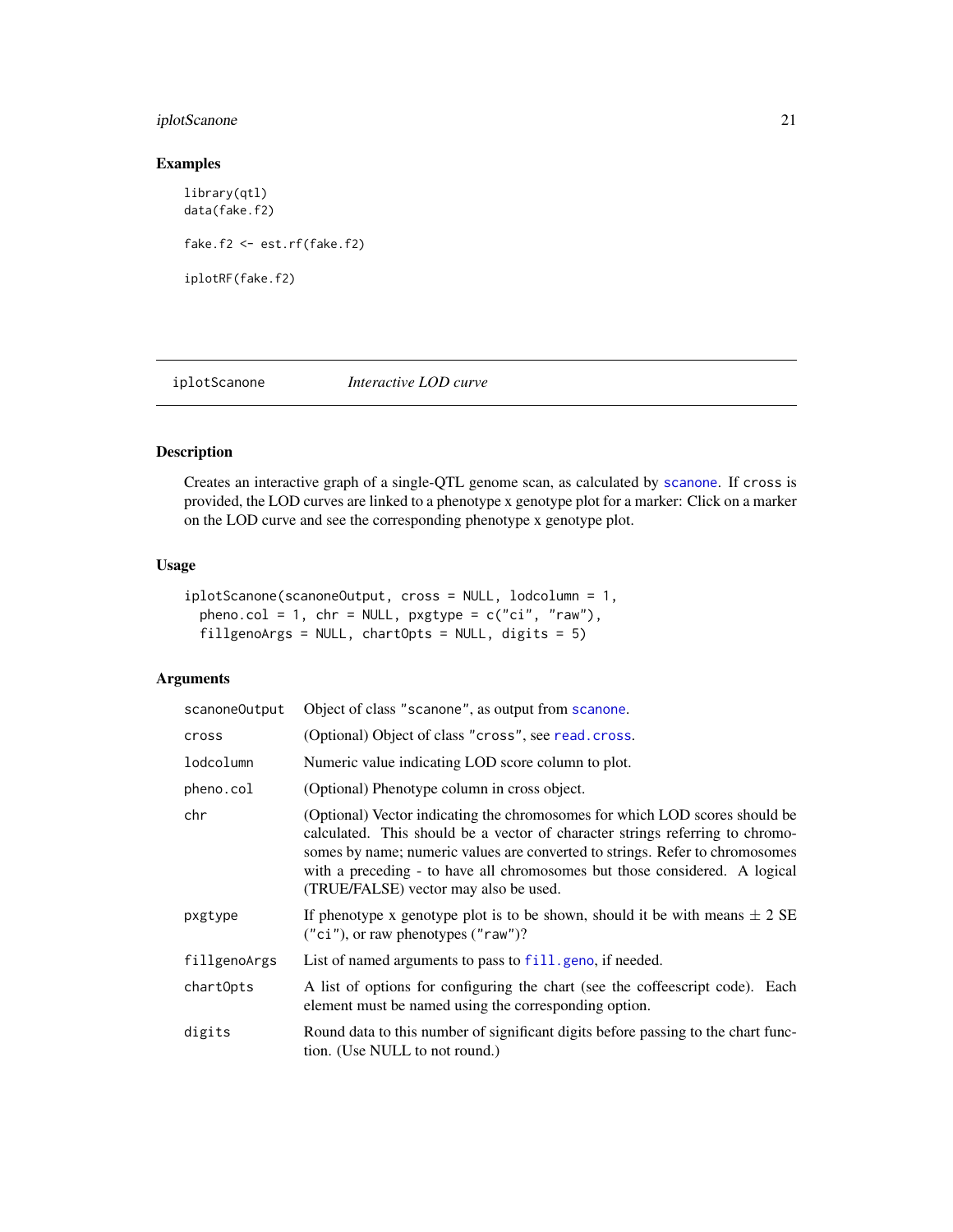# <span id="page-21-0"></span>Details

If cross is provided, [fill.geno](#page-0-0) is used to impute missing genotypes. In this case, arguments to [fill.geno](#page-0-0) are passed as a list, for example fillgenoArgs=list(method="argmax", error.prob=0.002,map.function=

With pxgtype="raw", individual IDs (viewable when hovering over a point in the phenotype-bygenotype plot) are taken from the input cross object, using the [getid](#page-0-0) function in R/qtl.

# Value

An object of class htmlwidget that will intelligently print itself into HTML in a variety of contexts including the R console, within R Markdown documents, and within Shiny output bindings.

## See Also

[iplotMScanone](#page-16-1), [iplotPXG](#page-17-1), [iplotMap](#page-15-1)

## Examples

```
library(qtl)
data(hyper)
hyper <- calc.genoprob(hyper, step=1)
out <- scanone(hyper)
# iplotScanone with no effects
iplotScanone(out, chr=c(1, 4, 6, 7, 15))
# iplotScanone with CIs
iplotScanone(out, hyper, chr=c(1, 4, 6, 7, 15))
# iplotScanone with raw phe x gen
iplotScanone(out, hyper, chr=c(1, 4, 6, 7, 15),
             pxgtype='raw')
```
iplotScantwo *Interactive plot of 2d genome scan*

## Description

Creates an interactive plot of the results of [scantwo](#page-0-0), for a two-dimensional, two-QTL genome scan.

#### Usage

```
iplotScantwo(scantwoOutput, cross = NULL, lodcolumn = 1,
 pheno.col = 1, chr = NULL, chartOrts = NULL, digits = 5)
```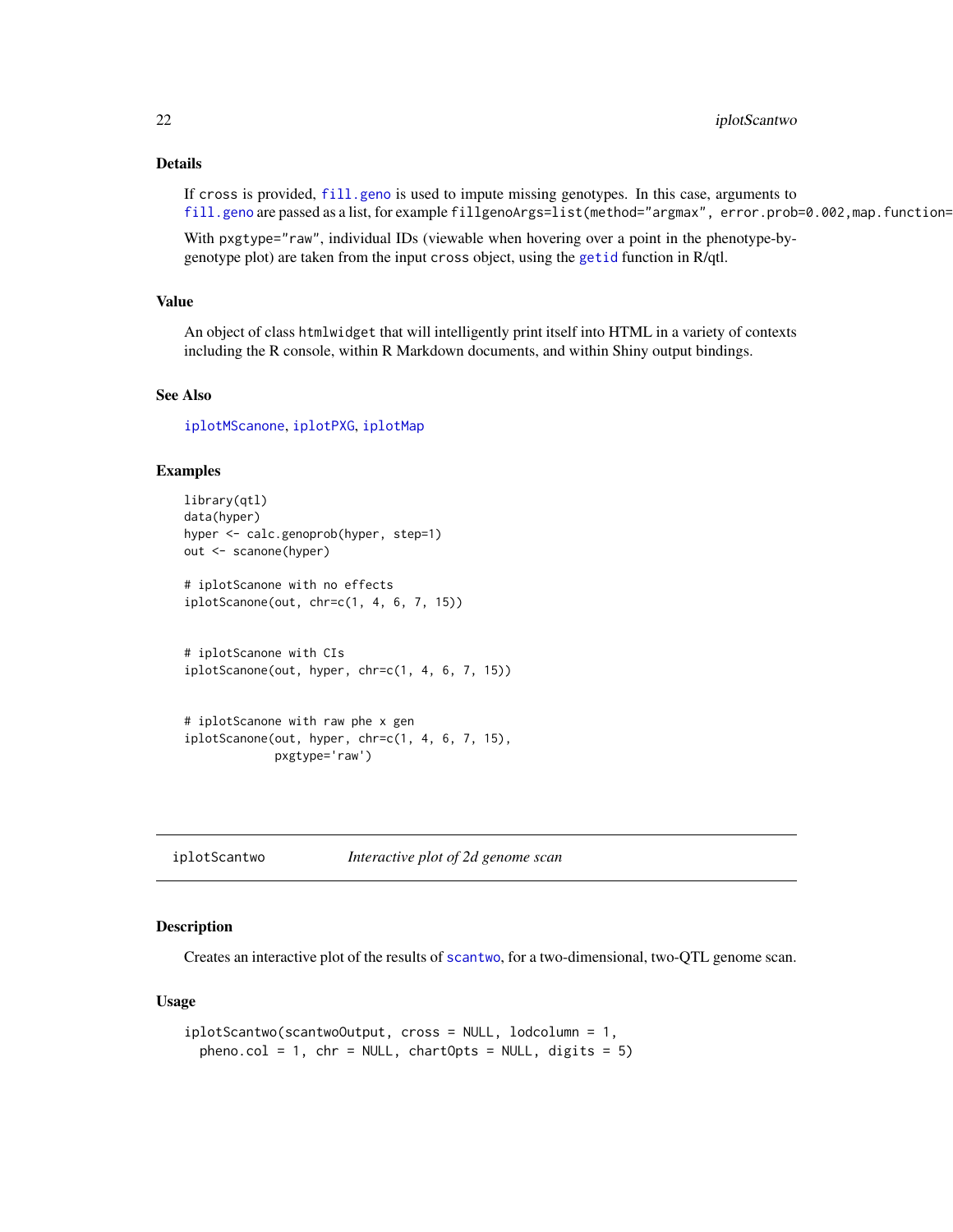# <span id="page-22-0"></span>iplotScantwo 23

#### **Arguments**

| scantwoOutput | Output of scantwo                                                                                                                                                                                                                                                                                                                                                            |
|---------------|------------------------------------------------------------------------------------------------------------------------------------------------------------------------------------------------------------------------------------------------------------------------------------------------------------------------------------------------------------------------------|
| cross         | (Optional) Object of class "cross", see read.cross.                                                                                                                                                                                                                                                                                                                          |
| lodcolumn     | Numeric value indicating LOD score column to plot.                                                                                                                                                                                                                                                                                                                           |
| pheno.col     | (Optional) Phenotype column in cross object.                                                                                                                                                                                                                                                                                                                                 |
| chr           | (Optional) Optional vector indicating the chromosomes for which LOD scores<br>should be calculated. This should be a vector of character strings referring to<br>chromosomes by name; numeric values are converted to strings. Refer to chro-<br>mosomes with a preceding - to have all chromosomes but those considered. A<br>logical (TRUE/FALSE) vector may also be used. |
| chartOpts     | A list of options for configuring the chart. Each element must be named using<br>the corresponding option.                                                                                                                                                                                                                                                                   |
| digits        | Round data to this number of significant digits before passing to the chart func-<br>tion. (Use NULL to not round.)                                                                                                                                                                                                                                                          |

# Details

The estimated QTL effects, and the genotypes in the phenotype x genotype plot, in the right-hand panels, are derived following a single imputation to fill in missing data, and so are a bit crude.

Note that the usual height and width options in chartOpts are ignored here. Instead, you may provide pixelPerCell (number of pixels per cell in the heat map), chrGap (gaps between chr in heat map), wright (width in pixels of right panels), and hbot (height in pixels of each of the lower panels)

## Value

An object of class htmlwidget that will intelligently print itself into HTML in a variety of contexts including the R console, within R Markdown documents, and within Shiny output bindings.

## See Also

[iplotScanone](#page-20-1)

## Examples

```
library(qtl)
data(fake.f2)
```
fake.f2 <- calc.genoprob(fake.f2, step=5) out <- scantwo(fake.f2, method="hk", verbose=FALSE)

iplotScantwo(out, fake.f2)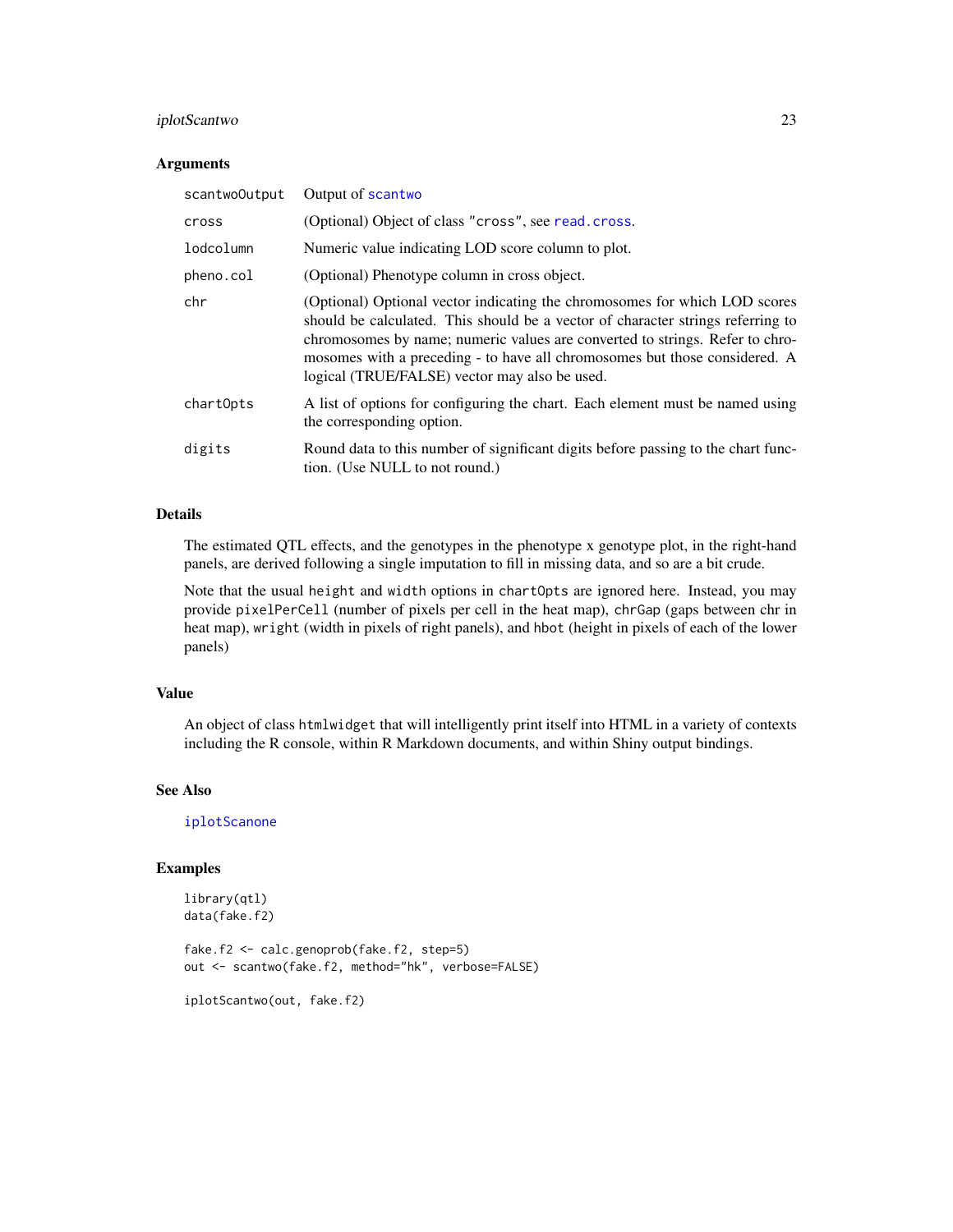<span id="page-23-1"></span><span id="page-23-0"></span>

Creates an interactive graph of trinomial probabilities, represented as points within an equilateral triangle.

## Usage

```
itriplot(p, indID = NULL, group = NULL, chartOpts = NULL,
 digits = 5)
```
# Arguments

| D.        | Matrix of trinomial probabilities $(n \times 3)$ ; each row should sum to 1.                                        |
|-----------|---------------------------------------------------------------------------------------------------------------------|
| indID     | Optional vector of character strings, shown with tool tips                                                          |
| group     | Optional vector of categories for coloring the points                                                               |
| chartOpts | A list of options for configuring the chart. Each element must be named using<br>the corresponding option.          |
| digits    | Round data to this number of significant digits before passing to the chart func-<br>tion. (Use NULL to not round.) |

# Value

An object of class htmlwidget that will intelligently print itself into HTML in a variety of contexts including the R console, within R Markdown documents, and within Shiny output bindings.

# See Also

[iplot](#page-11-1), [iplotPXG](#page-17-1), [idotplot](#page-8-1)

# Examples

```
n < - 100p <- matrix(runif(3*n), ncol=3)
p <- p / colSums(p)
g <- sample(1:3, n, replace=TRUE)
```
itriplot(p, group=g)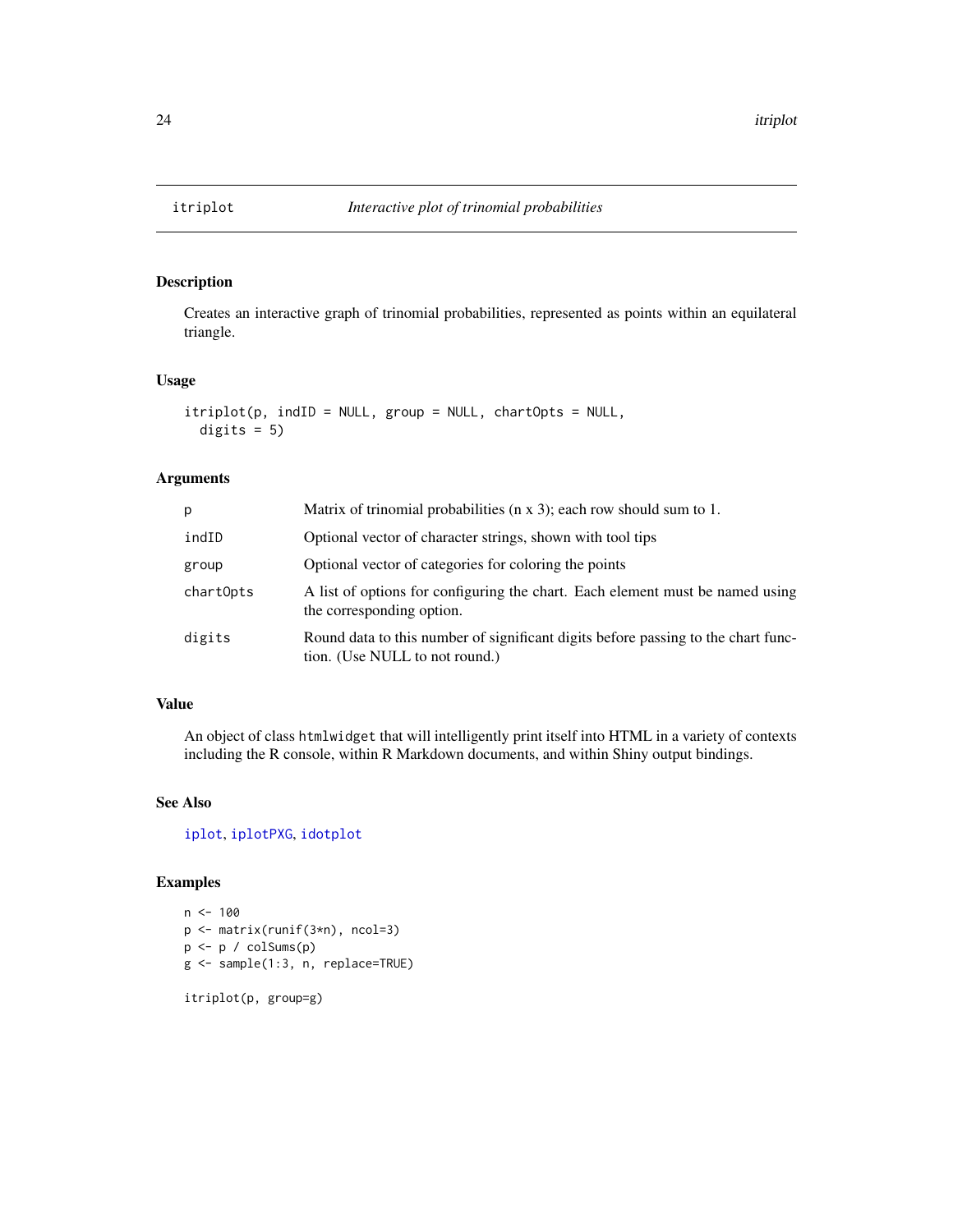<span id="page-24-0"></span>qtlchartsversion *print the installed version of R/qtlcharts*

# Description

print the installed version of R/qtlcharts

# Usage

```
qtlchartsversion()
```
## Value

Character string with version number

# Examples

qtlchartsversion()

<span id="page-24-1"></span>scat2scat *Scatterplot driving another scatterplot*

# Description

A pair of linked scatterplots, where each point the first scatterplot corresponds to a scatter of points in the second scatterplot. The first scatterplot corresponds to a pair of summary measures for a larger dataset.

## Usage

```
scat2scat(scat1data, scat2data, group = NULL, chartOpts = NULL,
 digits = 5)
```

| scat1data | Matrix with two columns; rownames are used as identifiers. Can have an op-<br>tional third column with categories for coloring points in the first scatterplot (to<br>be used if group is not provided).                                             |
|-----------|------------------------------------------------------------------------------------------------------------------------------------------------------------------------------------------------------------------------------------------------------|
| scat2data | List of matrices each with at least two columns, to be shown in the second<br>scatterplot. The components of the list correspond to the rows in scat1dat.<br>An option third column can contain categories. Row names identify individual<br>points. |
| group     | Categories for coloring points in the first scatterplot; length should be the num-<br>ber of rows in scat1data.                                                                                                                                      |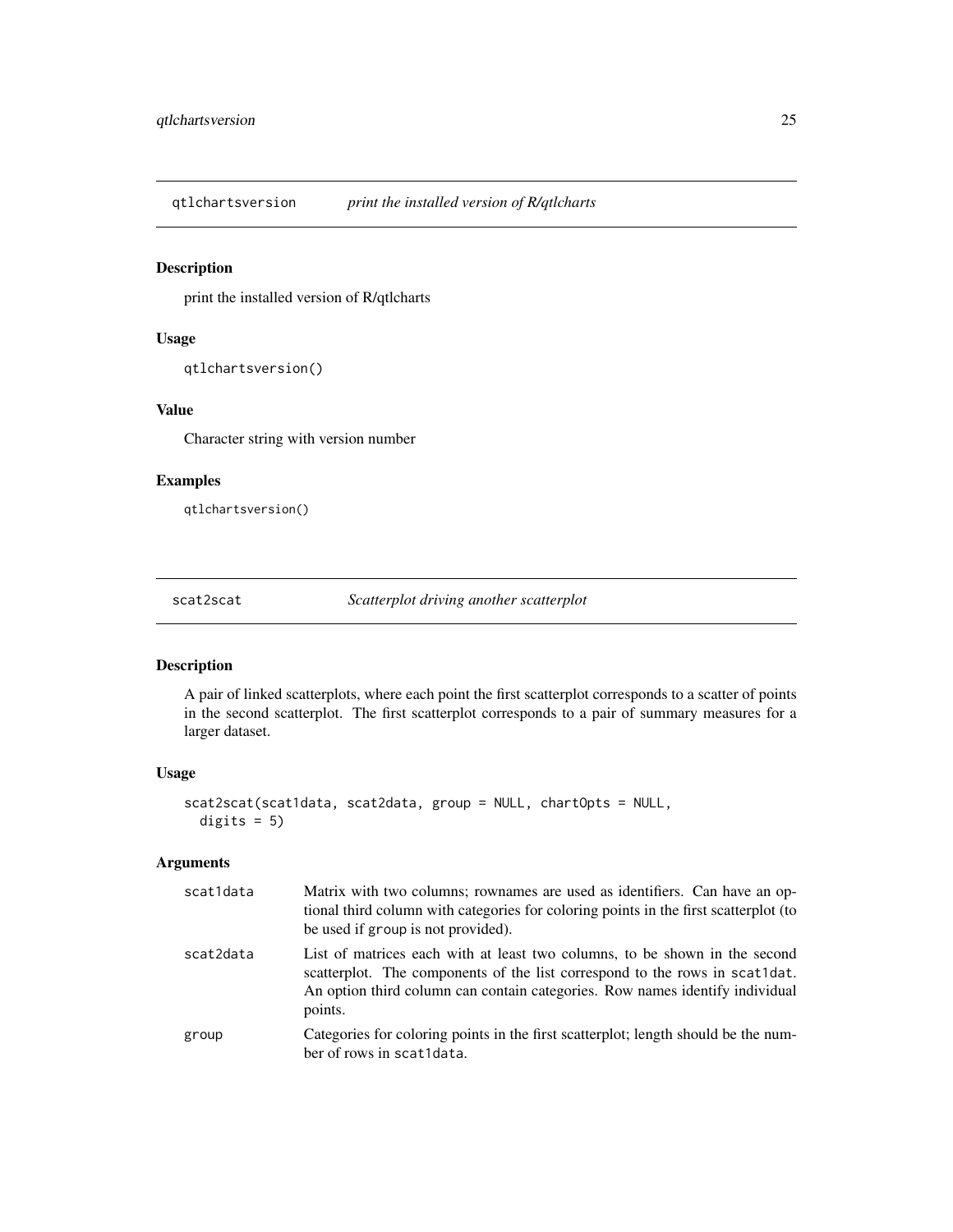<span id="page-25-0"></span>

| chartOpts | A list of options for configuring the chart. Each element must be named using<br>the corresponding option.          |
|-----------|---------------------------------------------------------------------------------------------------------------------|
| digits    | Round data to this number of significant digits before passing to the chart func-<br>tion. (Use NULL to not round.) |

# Value

An object of class htmlwidget that will intelligently print itself into HTML in a variety of contexts including the R console, within R Markdown documents, and within Shiny output bindings.

## See Also

[iplotCorr](#page-12-1)

# Examples

```
# simulate some data
p <- 500
n < -300SD \leftarrow runif(p, 1, 5)
r <- runif(p, -1, 1)
scat2 <- vector("list", p)
for(i in 1:p)
  scat2[[i]] <- matrix(rnorm(2*n), ncol=2) %*% chol(SD[i]^2*matrix(c(1, r[i], r[i], 1), ncol=2))
scat1 <- cbind(SD=SD, r=r)
# plot it
scat2scat(scat1, scat2)
```
setScreenSize *Set default maximum screen size*

# Description

Set the default screen size as a global option.

#### Usage

```
setScreenSize(size = c("normal", "small", "large"), height, width)
```

| size   | Character vector representing screen size (normal, small, large). Ignored if<br>height and width are provided. |
|--------|----------------------------------------------------------------------------------------------------------------|
| height | (Optional) Height in pixels                                                                                    |
| width  | (Optional) Width in pixels                                                                                     |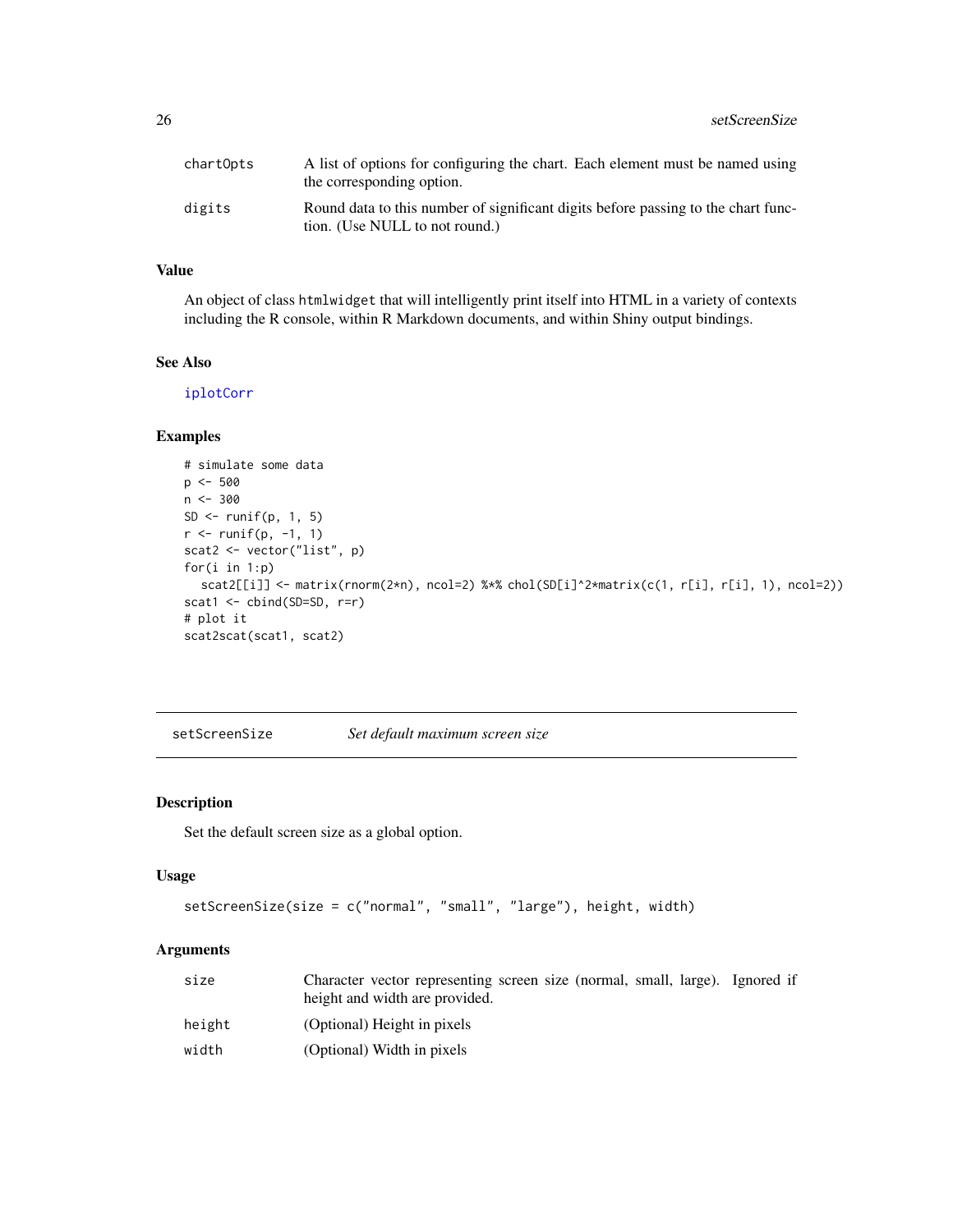# setScreenSize 27

# Details

Used to set a global option, qtlchartsScreenSize, that contains the maximum height and maximum width for a chart in the browser.

"small", "normal", and "large" correspond to 600x900, 700x1000, and 1200x1600, for height x width, respectively.

# Value

None.

# Examples

setScreenSize("large")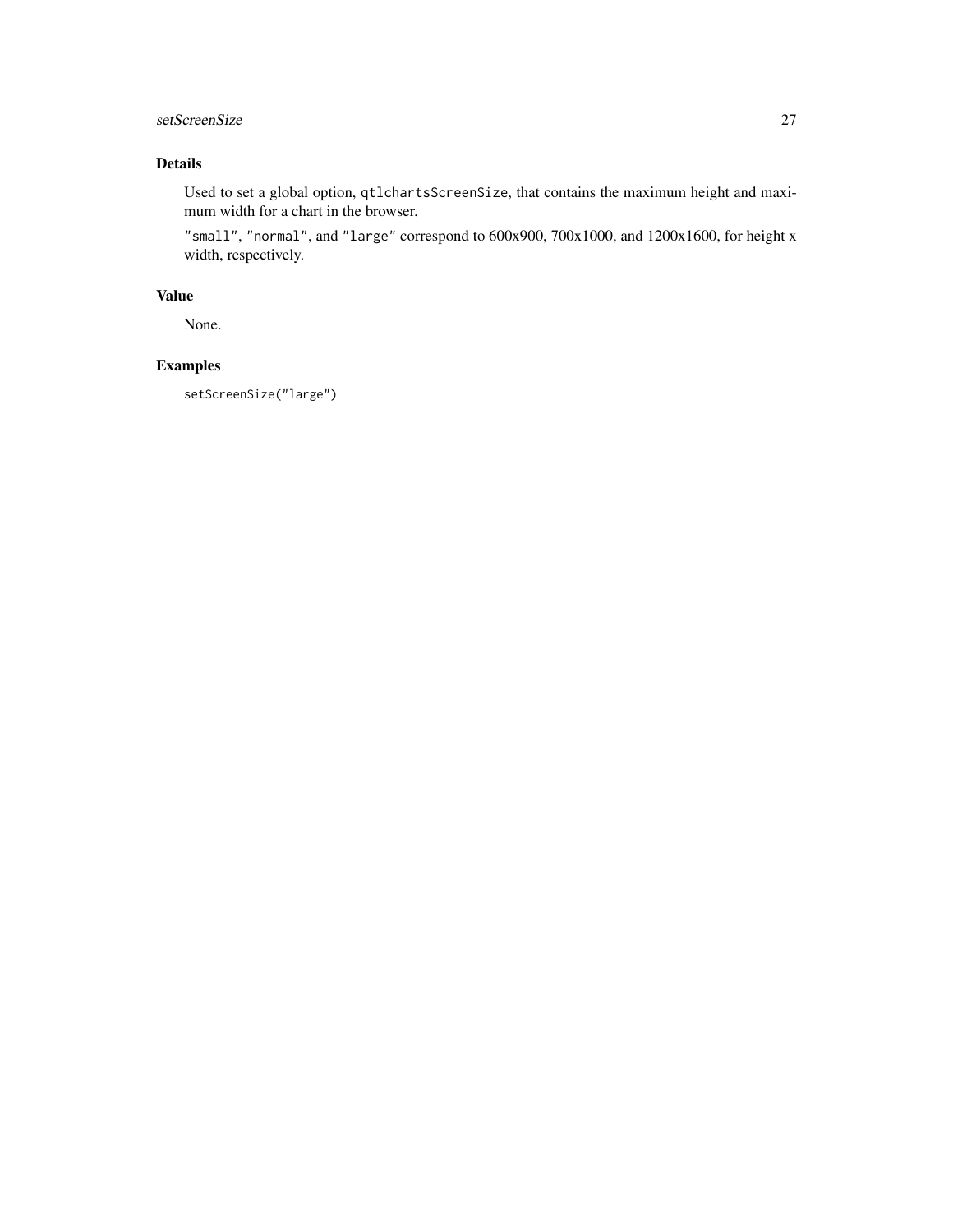# <span id="page-27-0"></span>**Index**

∗Topic datasets geneExpr , [5](#page-4-0) grav , [5](#page-4-0) ∗Topic hplot iboxplot , [6](#page-5-0) idotplot , [9](#page-8-0) iheatmap , [10](#page-9-0) ipleiotropy , [11](#page-10-0) iplot , [12](#page-11-0) iplotCorr , [13](#page-12-0) iplotCurves , [14](#page-13-0) iplotMap , [16](#page-15-0) iplotMScanone , [17](#page-16-0) iplotPXG , [18](#page-17-0) iplotRF , [20](#page-19-0) iplotScanone , [21](#page-20-0) iplotScantwo , [22](#page-21-0) itriplot , [24](#page-23-0) scat2scat , [25](#page-24-0) ∗Topic regression estQTLeffects , [4](#page-3-0) ∗Topic utilities cbindQTLeffects , [3](#page-2-0) setScreenSize, [26](#page-25-0) calc.genoprob , *[4](#page-3-0)* cbindQTLeffects , [3](#page-2-0) , *[4](#page-3-0)* effectscan , *[4](#page-3-0)* est.rf , *[20](#page-19-0)* estQTLeffects , *[3](#page-2-0)* , [4](#page-3-0) fill.geno , *[11](#page-10-0)* , *[19](#page-18-0)* , *[21](#page-20-0) , [22](#page-21-0)* geneExpr , [5](#page-4-0) getid , *[11](#page-10-0)* , *[19](#page-18-0)* , *[22](#page-21-0)* grav , [5](#page-4-0) hist , *[6](#page-5-0)* iboxplot , [6](#page-5-0)

iboxplot\_output , [7](#page-6-0) iboxplot\_render *(*iboxplot\_output *)* , [7](#page-6-0) idotplot , [9](#page-8-0) , *[13](#page-12-0)* , *[19](#page-18-0)* , *[24](#page-23-0)* idotplot\_output *(*iboxplot\_output *)* , [7](#page-6-0) idotplot\_render *(*iboxplot\_output *)* , [7](#page-6-0) iheatmap , [10](#page-9-0) , *[14](#page-13-0)* iheatmap\_output *(*iboxplot\_output *)* , [7](#page-6-0) iheatmap\_render *(*iboxplot\_output *)* , [7](#page-6-0) ipleiotropy , [11](#page-10-0) ipleiotropy\_output *(*iboxplot\_output *)* , [7](#page-6-0) ipleiotropy\_render *(*iboxplot\_output *)* , [7](#page-6-0) iplot , *[9](#page-8-0)* , [12](#page-11-0) , *[15](#page-14-0)* , *[19](#page-18-0)* , *[24](#page-23-0)* iplot\_output *(*iboxplot\_output *)* , [7](#page-6-0) iplot\_render *(*iboxplot\_output *)* , [7](#page-6-0) iplotCorr , *[7](#page-6-0)* , *[10](#page-9-0)* , *[13](#page-12-0)* , [13](#page-12-0) , *[15](#page-14-0)* , *[26](#page-25-0)* iplotCorr\_output *(*iboxplot\_output *)* , [7](#page-6-0) iplotCorr\_render *(*iboxplot\_output *)* , [7](#page-6-0) iplotCurves , *[13](#page-12-0) , [14](#page-13-0)* , [14](#page-13-0) iplotCurves\_output *(*iboxplot\_output *)* , [7](#page-6-0) iplotCurves\_render *(*iboxplot\_output *)* , [7](#page-6-0) iplotMap , [16](#page-15-0) , *[19](#page-18-0)* , *[22](#page-21-0)* iplotMap\_output *(*iboxplot\_output *)* , [7](#page-6-0) iplotMap\_render *(*iboxplot\_output *)* , [7](#page-6-0) iplotMScanone , *[4](#page-3-0)* , *[12](#page-11-0)* , [17](#page-16-0) , *[22](#page-21-0)* iplotMScanone\_output *(*iboxplot\_output *)* , [7](#page-6-0) iplotMScanone\_render *(*iboxplot\_output *)* , [7](#page-6-0) iplotPXG , *[9](#page-8-0)* , *[12](#page-11-0) , [13](#page-12-0)* , *[16](#page-15-0)* , [18](#page-17-0) , *[22](#page-21-0)* , *[24](#page-23-0)* iplotRF , [20](#page-19-0) iplotRF\_output *(*iboxplot\_output *)* , [7](#page-6-0) iplotRF\_render *(*iboxplot\_output *)* , [7](#page-6-0) iplotScanone , *[12](#page-11-0)* , *[16](#page-15-0)* , *[18](#page-17-0) , [19](#page-18-0)* , [21](#page-20-0) , *[23](#page-22-0)* iplotScanone\_output *(*iboxplot\_output *)* , [7](#page-6-0) iplotScanone\_render *(*iboxplot\_output *)* , [7](#page-6-0) iplotScantwo , [22](#page-21-0) iplotScantwo\_output *(*iboxplot\_output *)* , [7](#page-6-0) iplotScantwo\_render *(*iboxplot\_output *)* , [7](#page-6-0) itriplot , *[13](#page-12-0)* , [24](#page-23-0)